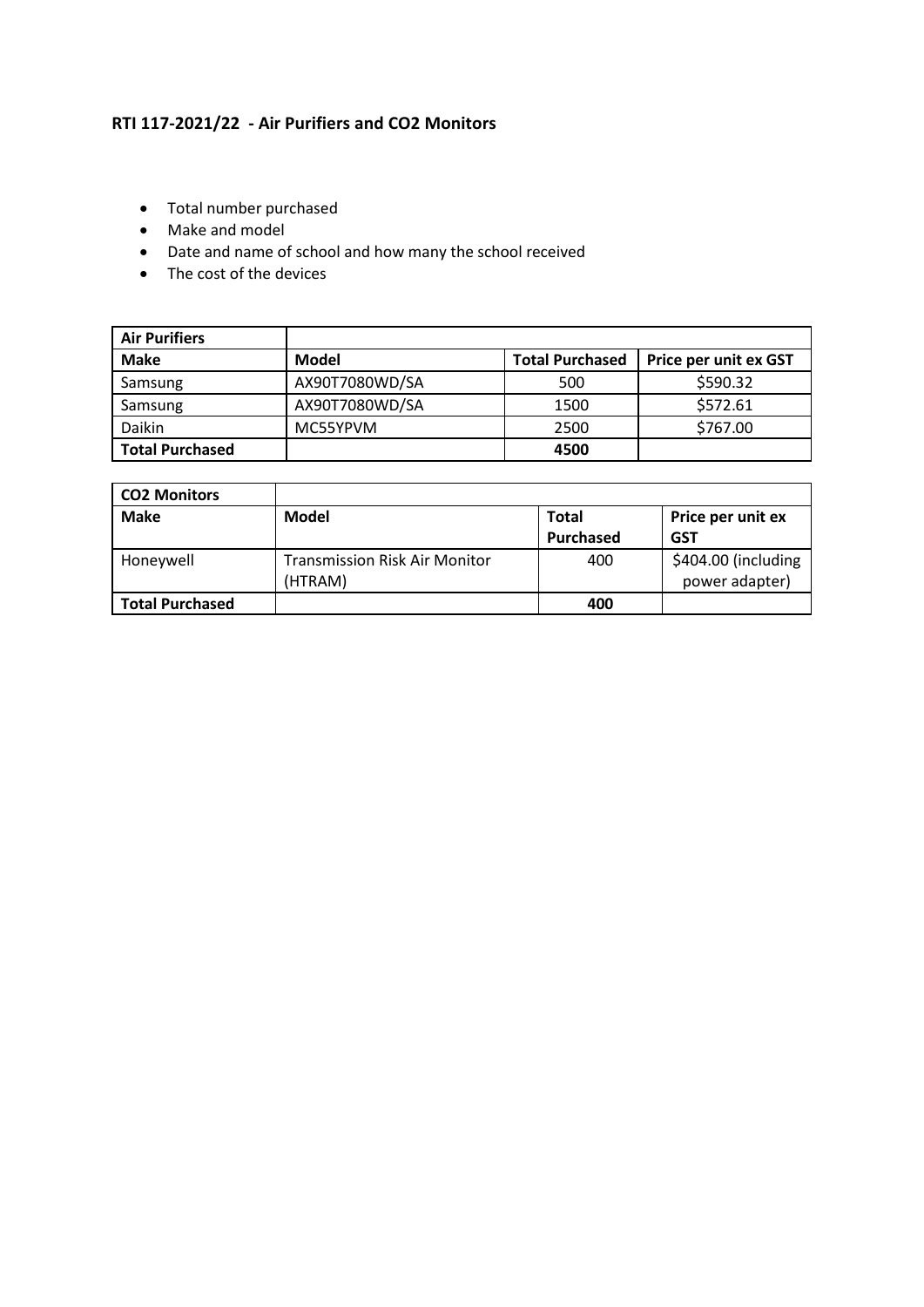| <b>CO2 MONITORS</b>                               |                                          |  |  |  |
|---------------------------------------------------|------------------------------------------|--|--|--|
| <b>School Name</b>                                | Units delivered by 10<br><b>Feb 2022</b> |  |  |  |
| Albuera Street Primary School                     | 1                                        |  |  |  |
| <b>Andrews Creek Primary School</b>               | 1                                        |  |  |  |
| Ashley School                                     | $\mathbf{1}$                             |  |  |  |
| <b>Austins Ferry Primary School</b>               | $\mathbf{1}$                             |  |  |  |
| <b>Bagdad Primary School</b>                      | 1                                        |  |  |  |
| <b>Bayview Secondary College</b>                  | $\mathbf{1}$                             |  |  |  |
| <b>Beaconsfield Primary School</b>                | 1                                        |  |  |  |
| <b>Bellerive Primary School</b>                   | 1                                        |  |  |  |
| <b>Bicheno Primary School</b>                     | $\mathbf{1}$                             |  |  |  |
| <b>Blackmans Bay Primary School</b>               | 1                                        |  |  |  |
| <b>Boat Harbour Primary School</b>                | $\mathbf{1}$                             |  |  |  |
| <b>Bothwell District High School</b>              | $\mathbf{1}$                             |  |  |  |
| <b>Bowen Road Primary School</b>                  | $\mathbf{1}$                             |  |  |  |
| <b>Bracknell Primary School</b>                   | $\mathbf{1}$                             |  |  |  |
| <b>Bridport Primary School</b>                    | $\mathbf{1}$                             |  |  |  |
| <b>Brighton Primary School</b>                    | 1                                        |  |  |  |
| <b>Brooks High School</b>                         | 1                                        |  |  |  |
| <b>Bruny Island District School</b>               | $\mathbf{1}$                             |  |  |  |
| <b>Burnie High School</b>                         | 1                                        |  |  |  |
| <b>Burnie Primary School</b>                      | $\mathbf{1}$                             |  |  |  |
| Cambridge Primary School                          | $\mathbf{1}$                             |  |  |  |
| Campania District School                          | 1                                        |  |  |  |
| Campbell Street Primary School                    | 1                                        |  |  |  |
| Campbell Town District High School                | 1                                        |  |  |  |
| Cape Barren Island School                         | $\mathbf{1}$                             |  |  |  |
| <b>Claremont College</b>                          | $\mathbf{1}$                             |  |  |  |
| <b>Clarence High School</b>                       | 1                                        |  |  |  |
| Clarendon Vale Primary School                     | 1                                        |  |  |  |
| Collinsvale Primary School                        | 1                                        |  |  |  |
| <b>Cooee Primary School</b>                       | $\mathbf{1}$                             |  |  |  |
| Cosgrove High School                              | $\mathbf{1}$                             |  |  |  |
| Cressy District High School                       | $\mathbf{1}$                             |  |  |  |
| <b>Cygnet Primary School</b>                      | 1                                        |  |  |  |
| Deloraine High School                             | $\mathbf{1}$                             |  |  |  |
| <b>Deloraine Primary School</b>                   | 1                                        |  |  |  |
| Devonport High School                             | 1                                        |  |  |  |
| Devonport Primary School                          | $\mathbf{1}$                             |  |  |  |
| Dodges Ferry Primary School                       | 1                                        |  |  |  |
| Don College                                       | 1                                        |  |  |  |
| Dover District School                             | $\mathbf{1}$                             |  |  |  |
| <b>Dunalley Primary School</b>                    | 1                                        |  |  |  |
| Early Childhood Intervention Service - Burnie     | 1                                        |  |  |  |
| Early Childhood Intervention Service - Devonport  | 1                                        |  |  |  |
| Early Childhood Intervention Service - Hobart     | 1                                        |  |  |  |
| Early Childhood Intervention Service - Launceston | 1                                        |  |  |  |
| East Devonport Primary School                     | 1                                        |  |  |  |
| East Launceston Primary School                    | 1                                        |  |  |  |
| <b>East Tamar Primary School</b>                  | 1                                        |  |  |  |
| East Ulverstone Primary School                    | $\mathbf{1}$                             |  |  |  |
| <b>Edith Creek Primary School</b>                 | 1                                        |  |  |  |
| Elizabeth College                                 | $\mathbf{1}$                             |  |  |  |
|                                                   |                                          |  |  |  |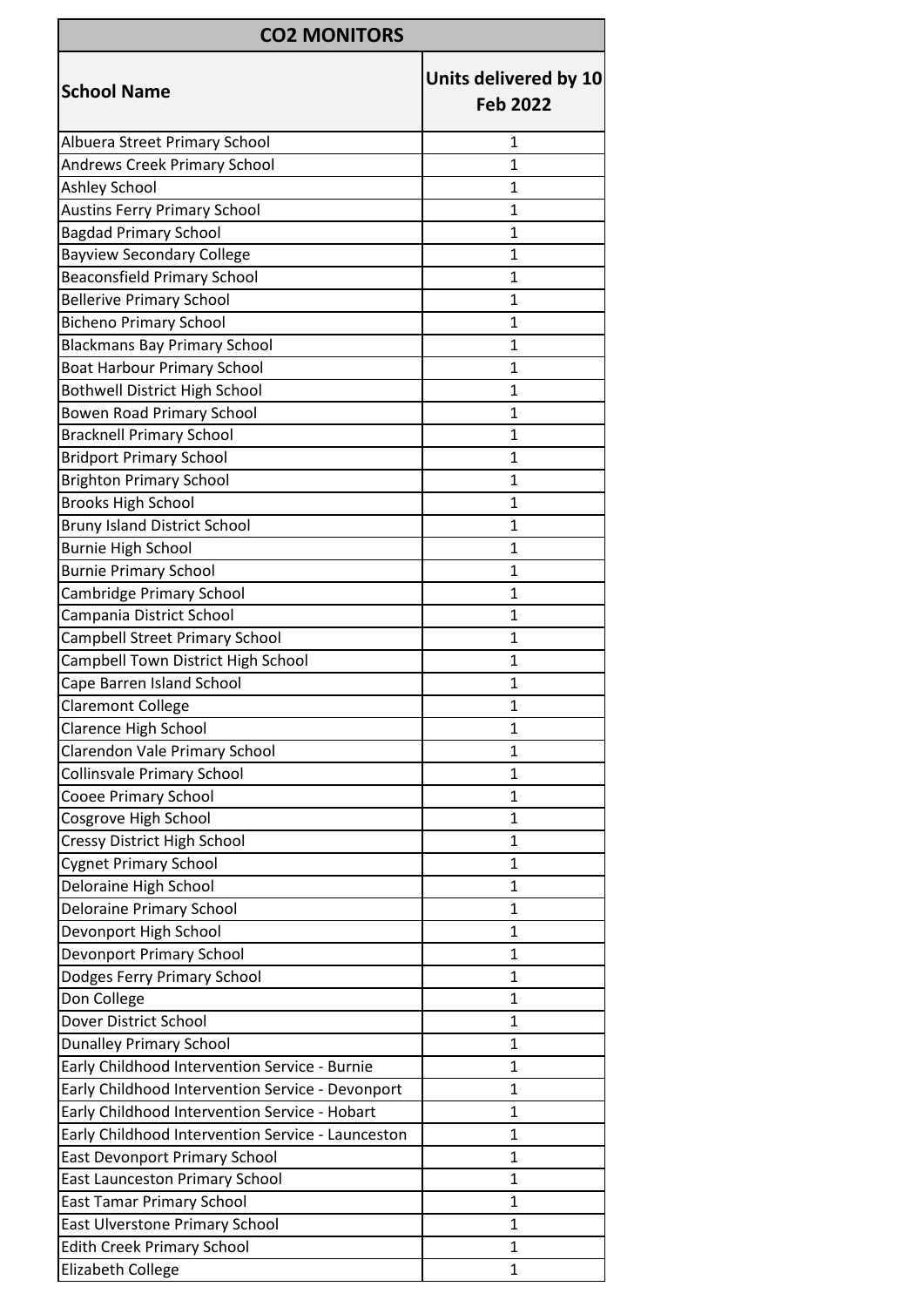| <b>Evandale Primary School</b>              | 1            |
|---------------------------------------------|--------------|
| <b>Exeter High School</b>                   | 1            |
| <b>Exeter Primary School</b>                | 1            |
| <b>Fairview Primary School</b>              | 1            |
| <b>Flinders Island District High School</b> | 1            |
| <b>Forest Primary School</b>                | 1            |
| <b>Forth Primary School</b>                 | 1            |
| Franklin Primary School                     | $\mathbf{1}$ |
| <b>Geeveston Primary School</b>             | 1            |
| <b>Glen Dhu Primary School</b>              | 1            |
| <b>Glen Huon Primary School</b>             | 1            |
| <b>Glenora District School</b>              | 1            |
| <b>Glenorchy Primary School</b>             | 1            |
| <b>Goodwood Primary School</b>              | $\mathbf{1}$ |
| <b>Goulburn Street Primary School</b>       | 1            |
| Hagley Farm Primary School                  | 1            |
| <b>Havenview Primary School</b>             | 1            |
| <b>Hellyer College</b>                      | 1            |
| <b>Hillcrest Primary School</b>             | $\mathbf 1$  |
| <b>Hobart College</b>                       | 1            |
| Howrah Primary School                       | 1            |
| Huonville High School                       | 1            |
| Huonville Primary School                    | $\mathbf{1}$ |
| <b>Illawarra Primary School</b>             | 1            |
| <b>Invermay Primary School</b>              | 1            |
| JRLF - East Derwent Primary School          | 1            |
| JRLF - Gagebrook Primary School             | 1            |
| JRLF - Herdsmans Cove Primary School        | 1            |
| JRLF - Senior School                        | 1            |
| <b>Kempton Primary School</b>               | 1            |
| King Island District High School            | 1            |
| Kings Meadows High School                   | 1            |
| Kingston High School                        | 1            |
| Kingston Primary School                     | 1            |
| Lansdowne Crescent Primary School           | 1            |
| Latrobe High School                         | 1            |
| Latrobe Primary School                      | 1            |
| Lauderdale Primary School                   | $\mathbf 1$  |
| Launceston Big Picture School               | 1            |
| Launceston College                          | 1            |
| Lenah Valley Primary School                 | 1            |
| Lilydale District School                    | 1            |
| Lindisfarne North Primary School            | $\mathbf{1}$ |
| Lindisfarne Primary School                  | 1            |
| Longford Primary School                     | 1            |
| <b>Margate Primary School</b>               | 1            |
| Miandetta Primary School                    | 1            |
| Mole Creek Primary School                   | $\mathbf 1$  |
| <b>Molesworth Primary School</b>            | 1            |
| Montagu Bay Primary School                  | 1            |
| Montello Primary School                     | 1            |
| Montrose Bay High School                    | 1            |
| Moonah Primary School                       | 1            |
| Mount Nelson Primary School                 | 1            |
| <b>Mount Stuart Primary School</b>          | 1            |
| Mountain Heights School                     | 1            |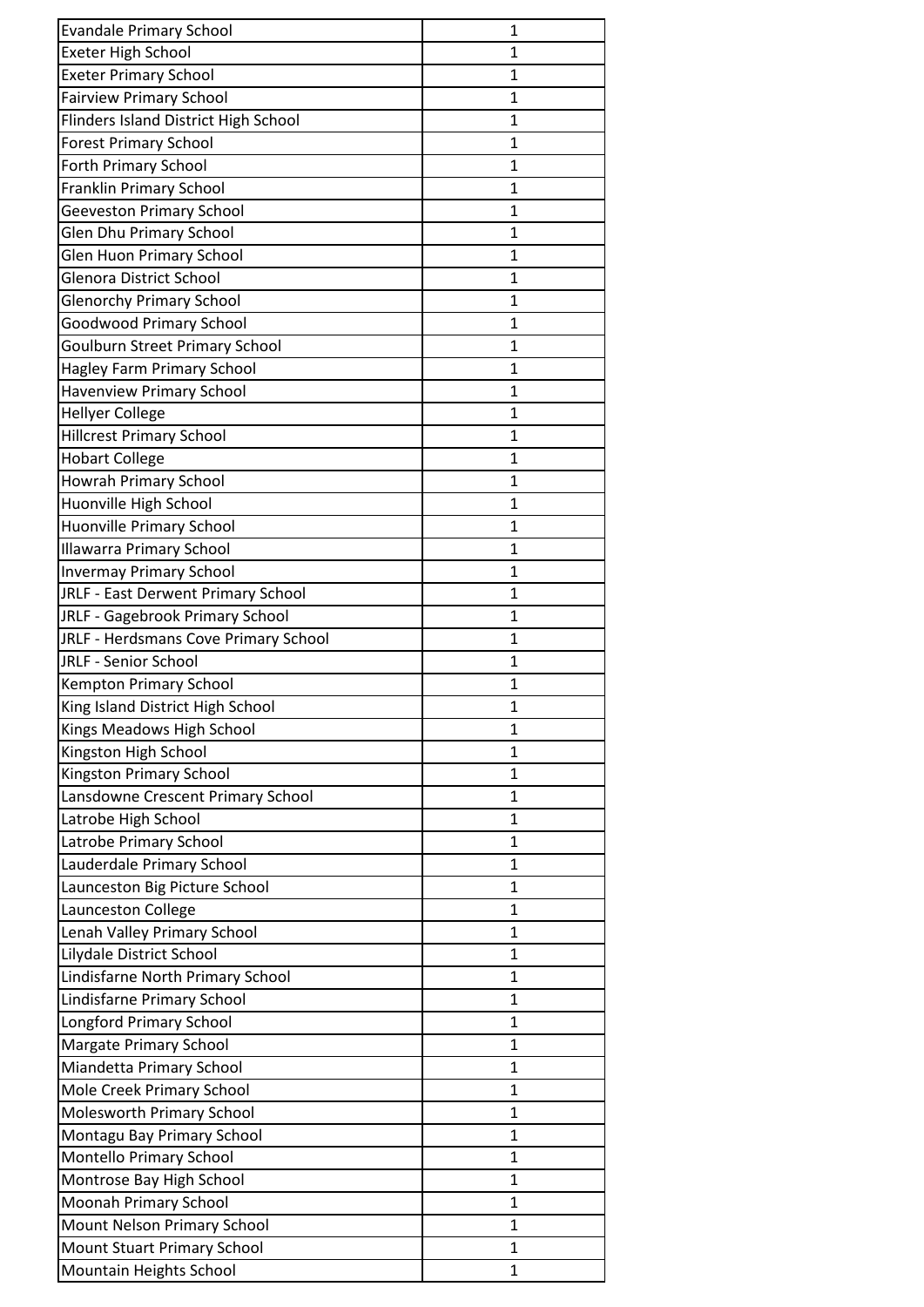| Mowbray Heights Primary School                                  | 1              |
|-----------------------------------------------------------------|----------------|
| Natone Primary School                                           | 1              |
| New Norfolk High School                                         | 1              |
| <b>New Norfolk Primary School</b>                               | 1              |
| Hobart City High School (New Town)                              | $\mathbf 1$    |
| New Town Primary School                                         | $\mathbf{1}$   |
| <b>Newstead College</b>                                         | 1              |
| Nixon Street Primary School                                     | 1              |
| North West Support School - Burnie                              | $\mathbf{1}$   |
| North West Support School - Devonport                           | 1              |
| Northern Support School                                         | 1              |
| Norwood Primary School                                          | $\mathbf{1}$   |
| Oatlands District High School                                   | 1              |
| Hobart City High School (Ogilvie)                               | 1              |
| <b>Orford Primary School</b>                                    | 1              |
| <b>Ouse District School</b>                                     | 1              |
| Parklands High School                                           | 1              |
| Penguin District School                                         | 1              |
| Perth Primary School                                            | $\overline{1}$ |
| Port Dalrymple School                                           | 1              |
| Port Sorell Primary School                                      | 1              |
| <b>Princes Street Primary School</b>                            | $\mathbf{1}$   |
| Prospect High School                                            | 1              |
| <b>Punchbowl Primary School</b>                                 | $\mathbf 1$    |
| Queechy High School                                             | 1              |
| Ravenswood Heights Primary School                               | 1              |
| Redpa Primary School                                            | $\mathbf 1$    |
| Reece High School                                               | $\mathbf{1}$   |
| Riana Primary School                                            | 1              |
| <b>Richmond Primary School</b>                                  | 1              |
| <b>Ridgley Primary School</b>                                   | $\mathbf{1}$   |
| Ringarooma Primary School                                       | 1              |
| Risdon Vale Primary School                                      | 1              |
| Riverside High School                                           | 1              |
| <b>Riverside Primary School</b>                                 | 1              |
| Rokeby Primary School                                           | $\mathbf 1$    |
| <b>Romaine Park Primary</b>                                     | 1              |
| Rose Bay High School                                            | 1              |
| Rosebery District High School                                   | 1              |
| Rosetta Primary School                                          | 1              |
| <b>Rosny College</b>                                            | 1              |
| Sandy Bay Infant School                                         | 1              |
| Sassafras Primary School                                        | 1              |
| Scottsdale High School                                          | 1              |
| <b>Scottsdale Primary School</b>                                | 1              |
| Sheffield School                                                | 1              |
| Smithton High School                                            | 1              |
| <b>Smithton Primary School</b>                                  | $\mathbf{1}$   |
| <b>Snug Primary School</b>                                      | $\mathbf 1$    |
| <b>Somerset Primary School</b>                                  | $\mathbf{1}$   |
| Sorell School                                                   | 1              |
|                                                                 | 1              |
| South Arm Primary School                                        | 1              |
| South George Town Primary School<br>South Hobart Primary School | 1              |
|                                                                 |                |
| Southern Support School                                         | $\mathbf{1}$   |
| <b>Sprent Primary School</b>                                    | 1              |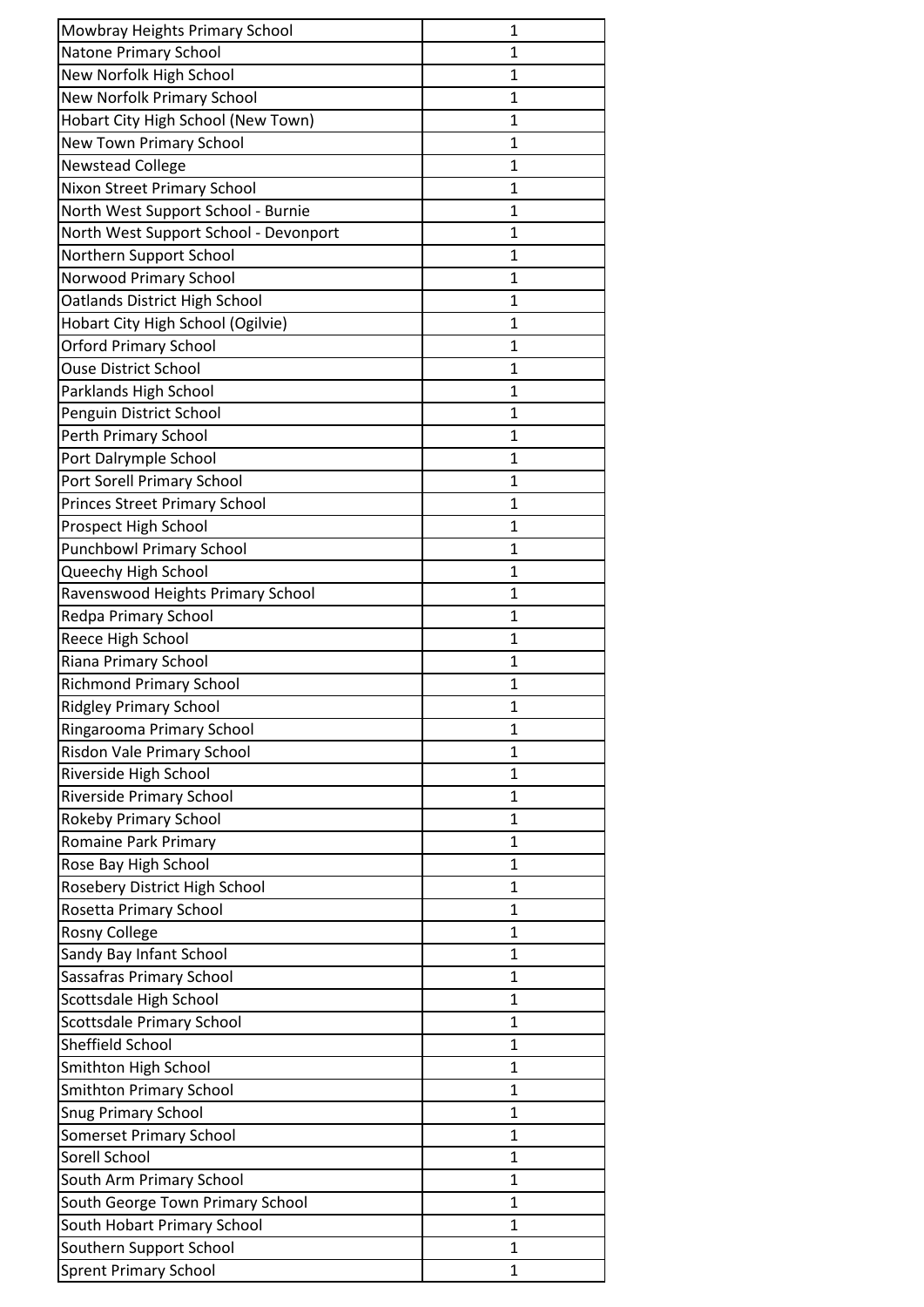| <b>Spreyton Primary School</b>             | 1            |
|--------------------------------------------|--------------|
| Springfield Gardens Primary School         | $\mathbf{1}$ |
| St Helens District High School             | 1            |
| St Leonards Primary School                 | 1            |
| <b>St Marys District School</b>            | 1            |
| <b>Stanley Primary School</b>              | 1            |
| <b>Strahan Primary School</b>              | $\mathbf{1}$ |
| Summerdale Primary School                  | 1            |
| Swansea Primary School                     | 1            |
| Table Cape Primary School                  | $\mathbf{1}$ |
| Taroona High School                        | 1            |
| <b>Taroona Primary School</b>              | 1            |
| <b>Tasman District School</b>              | 1            |
| Tasmanian Eschool                          | 1            |
| <b>Trevallyn Primary School</b>            | $\mathbf{1}$ |
| Triabunna District School                  | 1            |
| <b>Ulverstone Primary School</b>           | 1            |
| <b>Ulverstone Secondary College</b>        | 1            |
| Waimea Heights Primary School              | 1            |
| <b>Warrane Primary School</b>              | 1            |
| <b>Waverley Primary School</b>             | 1            |
| <b>West Launceston Primary School</b>      | 1            |
| West Ulverstone Primary School             | 1            |
| <b>Westbury Primary School</b>             | 1            |
| <b>Westerway Primary School</b>            | 1            |
| <b>Wilmot Primary School</b>               | 1            |
| <b>Windermere Primary School</b>           | 1            |
| Winnaleah District High School             | 1            |
| Woodbridge School                          | $\mathbf{1}$ |
| Wynyard High School                        | 1            |
| Yolla District School                      | 1            |
| Youngtown Primary School                   | $\mathbf{1}$ |
| Zeehan Primary School                      | 1            |
| <b>EDZONE Program</b>                      | 1            |
| <b>RADAR Program</b>                       | $\mathbf{1}$ |
| <b>SPACE Program</b>                       | 1            |
| Beaconsfield Child & Family Centre         | $\mathbf{1}$ |
| Bridgewater Child & Family Centre          | $\mathbf{1}$ |
| Burnie Child & Family Centre               | $\mathbf{1}$ |
| Chigwell Child & Family Centre             | $\mathbf{1}$ |
| Clarence Plains Child & Family Centre      | $\mathbf{1}$ |
| Derwent Valley Child & Family Centre       | 1            |
| East Devonport Child & Family Care         | 1            |
| Geeveston Indigenous Child & Family Centre | $\mathbf 1$  |
| George Town Child & Family Care            | 1            |
| Ravenswood Child & Family Centre           | 1            |
| St Helens Child & Family Centre            | 1            |
| West Coast Child & Family Centre           | $\mathbf{1}$ |
| <b>Facility Services</b>                   | 39           |
| Learning Services South                    | 50           |
| Learning Services North                    | 50           |
| <b>Learning Services North West</b>        | 50           |
| <b>TOTAL</b>                               | 400          |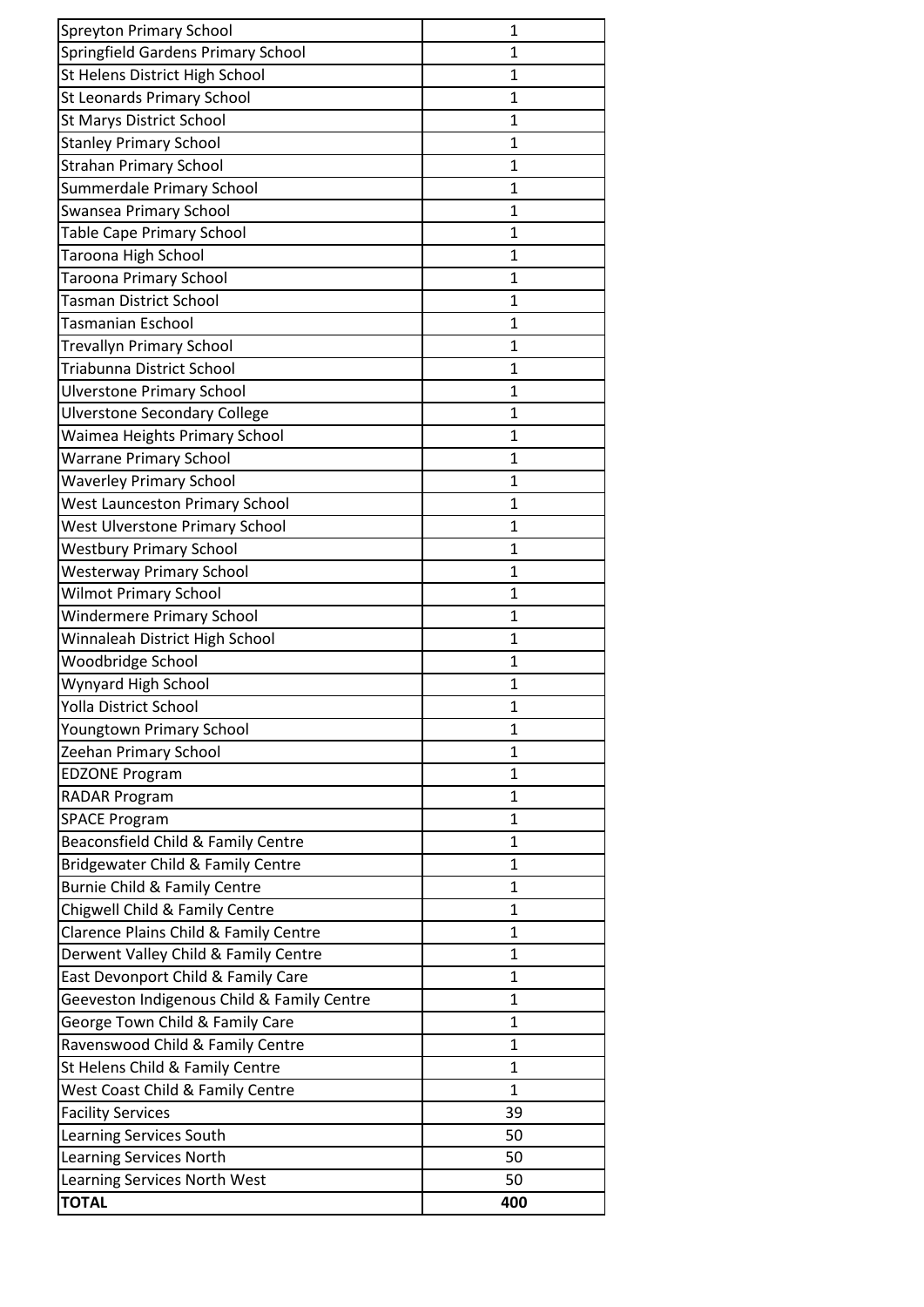| <b>AIR PURIFIER DISTRIBUTION</b>                 |               |                    |                       |                                  |                      |
|--------------------------------------------------|---------------|--------------------|-----------------------|----------------------------------|----------------------|
|                                                  |               |                    |                       | <b>Second</b><br><b>Delivery</b> |                      |
|                                                  |               | <b>Total</b>       | <b>First Delivery</b> | (Delivered by                    | Daikin or            |
| <b>Site</b>                                      | <b>Region</b> | <b>Distributed</b> | (Dec 2021)            | 7 February)                      | <b>Samsung</b>       |
| Albuera Street Primary School                    | South         | 13                 | 3                     | 10                               | <b>Samsung Units</b> |
| <b>Andrews Creek Primary School</b>              | North-West    | 15                 | 3                     | 12                               | Daikin Units         |
| <b>Ashley School</b>                             | North         | 6                  | $\mathbf{1}$          | 5                                | <b>Samsung Units</b> |
| <b>Austins Ferry Primary School</b>              | South         | 27                 | 7                     | 20                               | <b>Samsung Units</b> |
| <b>Bagdad Primary School</b>                     | South         | 15                 | 3                     | 12                               | Daikin Units         |
| <b>Bayview Secondary College</b>                 | South         | 35                 | 4                     | 31                               | Daikin Units         |
| <b>Beaconsfield CLFC</b>                         | North         | 6                  | $\mathbf 0$           | 6                                | <b>Samsung Units</b> |
| <b>Beaconsfield Primary School</b>               | North         | 20                 | 5                     | 15                               | Samsung Units        |
| <b>Bellerive Primary School</b>                  | South         | 25                 | 5                     | 20                               | <b>Samsung Units</b> |
| <b>Bicheno Primary School</b>                    | North         | 8                  | $\overline{2}$        | 6                                | <b>Samsung Units</b> |
| <b>Blackmans Bay Primary School</b>              | South         | 26                 | 6                     | 20                               | <b>Samsung Units</b> |
| <b>Boat Harbour Primary School</b>               | North-West    | 18                 | 4                     | 14                               | Daikin Units         |
| <b>Bothwell District High School</b>             | South         | 12                 | $\overline{2}$        | 10                               | Daikin Units         |
| Bowen Road Primary School                        | South         | 24                 | 5                     | 19                               | <b>Samsung Units</b> |
| <b>Bracknell Primary School</b>                  | North         | 10                 | $\overline{2}$        | 8                                | <b>Samsung Units</b> |
| <b>Bridgewater CLFC</b>                          | South         | 6                  | $\pmb{0}$             | 6                                | Daikin Units         |
| <b>Bridport Primary School</b>                   | North         | 12                 | $\overline{2}$        | 10                               | <b>Samsung Units</b> |
| <b>Brighton Primary School</b>                   | South         | 21                 | 10                    | 11                               | <b>Samsung Units</b> |
| <b>Brooks High School</b>                        | North         | 45                 | 6                     | 39                               | <b>Samsung Units</b> |
| <b>Bruny Island District School</b>              | South         | $\overline{7}$     | 2                     | 5                                | Daikin Units         |
| <b>Burnie CLFC</b>                               | North-West    | 6                  | $\mathbf 0$           | 6                                | Daikin Units         |
| Burnie High School                               | North-West    | 31                 | 6                     | 25                               | Daikin Units         |
| <b>Burnie Primary School</b>                     | North-West    | 27                 | 6                     | 21                               | Daikin Units         |
| Cambridge Primary School                         | South         | 17                 | 4                     | 13                               | <b>Samsung Units</b> |
| Campania District School                         | South         | 15                 | 4                     | 11                               | Daikin Units         |
| <b>Campbell Street Primary School</b>            | South         | 17                 | 3                     | 14                               | <b>Samsung Units</b> |
| Campbell Town District High School               | North         | 20                 | 3                     | 17                               | <b>Samsung Units</b> |
| Cape Barren Island School                        | North         | 5                  | $\mathbf{1}$          | 4                                | Daikin Units         |
| Chigwell CLFC                                    | South         | 6                  | 0                     | 6                                | Daikin Units         |
| <b>Claremont College</b>                         | South         | 46                 | 6                     | 40                               | <b>Samsung Units</b> |
| Clarence High School                             | South         | 30                 | 5                     | 25                               | <b>Samsung Units</b> |
| <b>Clarence Plains CLFC</b>                      | South         | 6                  | 0                     | 6                                | Daikin Units         |
| Clarendon Vale Primary School                    | South         | 14                 | 3                     | 11                               | <b>Samsung Units</b> |
| <b>Collinsvale Primary School</b>                | South         | 6                  | $\mathbf{1}$          | 5                                | Daikin Units         |
| Cooee Primary School                             | North-West    | 10                 | $\overline{2}$        | 8                                | Daikin Units         |
| Cosgrove High School                             | South         | 25                 | 5                     | 20                               | <b>Samsung Units</b> |
| Cressy District High School                      | North         | 24                 | 5                     | 19                               | <b>Samsung Units</b> |
| Cygnet Primary School                            | South         | 19                 | 3                     | 16                               | Daikin Units         |
| Deloraine High School                            | North         | 18                 | 4                     | 14                               | <b>Samsung Units</b> |
| <b>Deloraine Primary School</b>                  | North         | 18                 | 4                     | 14                               | <b>Samsung Units</b> |
| Devonport High School                            | North-West    | 22                 | 4                     | 18                               | Daikin Units         |
| <b>Devonport Primary School</b>                  | North-West    | 17                 | 3                     | 14                               | Daikin Units         |
| Dodges Ferry Primary School                      | South         | 21                 | 6                     | 15                               | Daikin Units         |
| Don College                                      | North-West    | 46                 | 8                     | 38                               | Daikin Units         |
| Dover District School                            | South         | 11                 | 3                     | 8                                | Daikin Units         |
| <b>Dunalley Primary School</b>                   | South         | $\overline{7}$     | $\overline{2}$        | 5                                | Daikin Units         |
| Early Childhood Intervention Service - Burnie    | North-West    | 4                  | 1                     | $\overline{3}$                   | Daikin Units         |
| Early Childhood Intervention Service - Devonport | North-West    | 5                  | $\mathbf{1}$          | $\overline{\mathbf{4}}$          | Daikin Units         |
| Early Childhood Intervention Service - Hobart    | South         | 4                  | $\mathbf{1}$          | 3                                | Daikin Units         |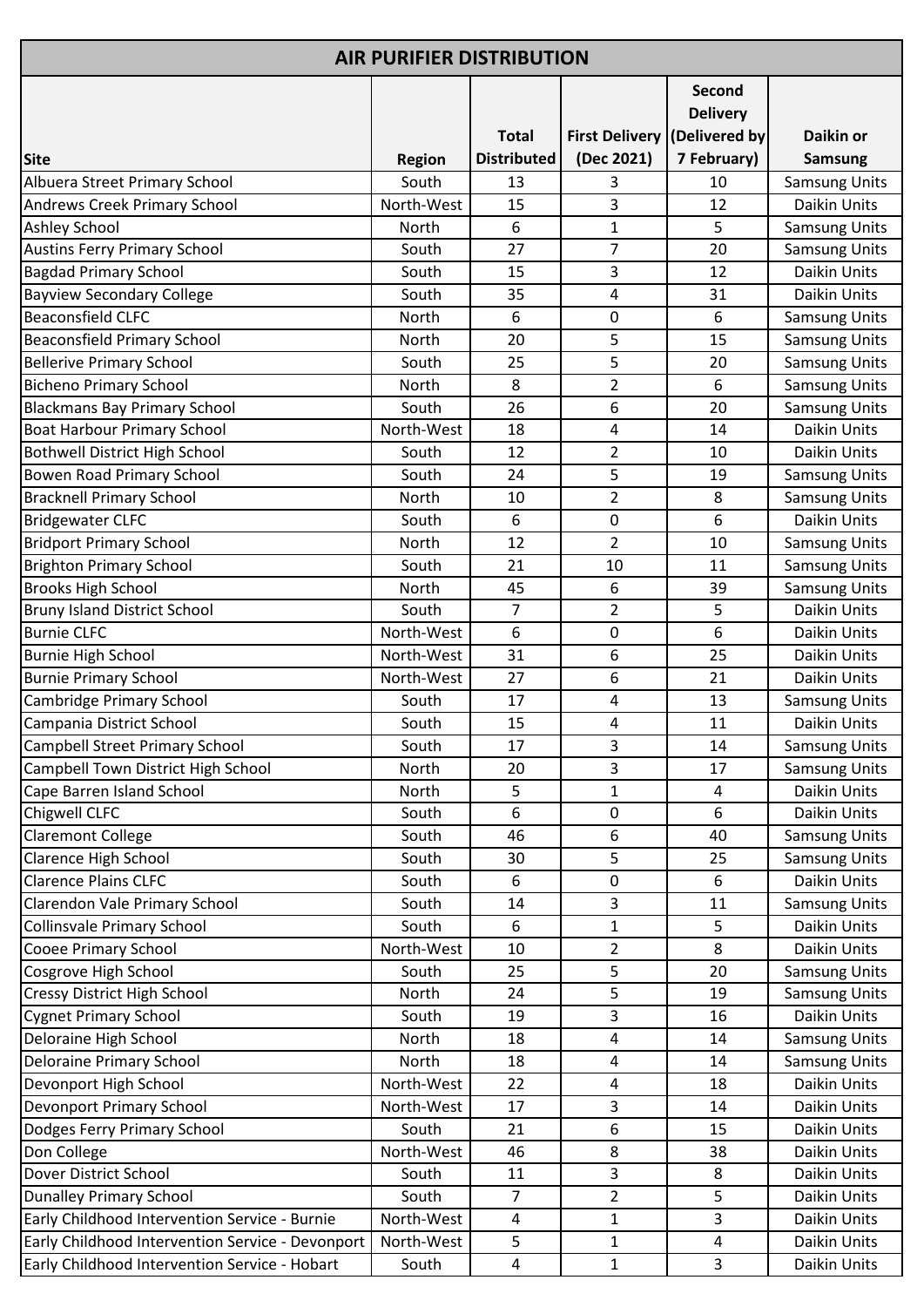| Early Childhood Intervention Service - Kingston   | South      | $\overline{7}$ | $\overline{2}$          | 5              | Daikin Units         |
|---------------------------------------------------|------------|----------------|-------------------------|----------------|----------------------|
| Early Childhood Intervention Service - Launceston | North      | 3              | 0                       | 3              | <b>Samsung Units</b> |
| <b>East Devonport CLFC</b>                        | North-West | 6              | 0                       | 6              | Daikin Units         |
| East Devonport Primary School                     | North-West | 20             | 5                       | 15             | Daikin Units         |
| East Launceston Primary School                    | North      | 21             | $\overline{7}$          | 14             | <b>Samsung Units</b> |
| <b>East Tamar Primary School</b>                  | North      | 19             | 5                       | 14             | <b>Samsung Units</b> |
| East Ulverstone Primary School                    | North-West | 24             | 5                       | 19             | Daikin Units         |
| <b>Edith Creek Primary School</b>                 | North-West | 9              | $\overline{2}$          | 7              | Daikin Units         |
| <b>Elizabeth College</b>                          | South      | 57             | 8                       | 49             | <b>Samsung Units</b> |
| eSchool (Goodwood)                                | South      | 3              | $\pmb{0}$               | 3              | Daikin Units         |
| <b>Evandale Primary School</b>                    | North      | 13             | 3                       | 10             | <b>Samsung Units</b> |
| Exeter High School                                | North      | 28             | 4                       | 24             | <b>Samsung Units</b> |
| <b>Exeter Primary School</b>                      | North      | 21             | 7                       | 14             | <b>Samsung Units</b> |
| <b>Fairview Primary School</b>                    | South      | 18             | 4                       | 14             | <b>Samsung Units</b> |
| Flinders Island District High School              | North      | 16             | 3                       | 13             | Daikin Units         |
| <b>Forest Primary School</b>                      | North-West | 13             | 3                       | 10             | Daikin Units         |
| <b>Forth Primary School</b>                       | North-West | 10             | $\overline{\mathbf{c}}$ | 8              | Daikin Units         |
| Franklin Primary School                           | South      | 15             | $\overline{2}$          | 13             | Daikin Units         |
| <b>Geeveston Primary School</b>                   | South      | $\overline{7}$ | $\overline{2}$          | 5              | Daikin Units         |
| George Town CLFC                                  | North      | 6              | $\pmb{0}$               | 6              | <b>Samsung Units</b> |
| Glen Dhu Primary School                           | North      | 22             | 4                       | 18             | <b>Samsung Units</b> |
| Glen Huon Primary School                          | South      | 14             | 3                       | 11             | Daikin Units         |
| <b>Glenora District School</b>                    | South      | 16             | 4                       | 12             | Daikin Units         |
| <b>Glenorchy Primary School</b>                   | South      | 21             | 7                       | 14             | <b>Samsung Units</b> |
| <b>Goodwood Primary School</b>                    | South      | 8              | $\overline{2}$          | 6              | <b>Samsung Units</b> |
| <b>Goulburn Street Primary School</b>             | South      | 15             | 3                       | 12             | <b>Samsung Units</b> |
| Hagley Farm Primary School                        | North      | 27             | $\overline{7}$          | 20             | Samsung Units        |
| Havenview Primary School                          | North-West | 13             | 2                       | 11             | Daikin Units         |
| <b>Hellyer College</b>                            | North-West | 51             | 6                       | 45             | Daikin Units         |
| <b>Hillcrest Primary School</b>                   | North-West | 16             | 4                       | 12             | Daikin Units         |
| <b>Hobart College</b>                             | South      | 59             | 12                      | 47             | <b>Samsung Units</b> |
| <b>Howrah Primary School</b>                      | South      | 27             | 9                       | 18             | Daikin Units         |
| Huonville High School                             | South      | 25             | 6                       | 19             | Daikin Units         |
| Huonville Primary School                          | South      | 39             | 8                       | 31             | Daikin Units         |
| <b>Illawarra Primary School</b>                   | South      | 16             | 6                       | 10             | <b>Samsung Units</b> |
| <b>Invermay Primary School</b>                    | North      | 21             | 5                       | 16             | <b>Samsung Units</b> |
| JRLF - East Derwent Primary School                | South      | 23             | 6                       | 17             | Daikin Units         |
| JRLF - Gagebrook Primary School                   | South      | 20             | 5                       | 15             | Daikin Units         |
| JRLF - Herdsmans Cove Primary School              | South      | 16             | 4                       | 12             | Daikin Units         |
| JRLF - School Farm                                | South      | 3              | 0                       | 3              | Daikin Units         |
| JRLF - Senior School                              | South      | 37             | 9                       | 28             | Daikin Units         |
| <b>Kempton Primary School</b>                     | South      | $\overline{7}$ | 2                       | 5              | Daikin Units         |
| King Island District High School                  | North-West | 17             | 4                       | 13             | Daikin Units         |
| Kings Meadows High School                         | North      | 24             | 6                       | 18             | <b>Samsung Units</b> |
| Kingston High School                              | South      | 34             | 8                       | 26             | <b>Samsung Units</b> |
| Kingston Primary School                           | South      | 23             | 6                       | 17             | <b>Samsung Units</b> |
| Lansdowne Crescent Primary School                 | South      | 23             | 6                       | 17             | <b>Samsung Units</b> |
| Latrobe High School                               | North-West | 33             | 6                       | 27             | Daikin Units         |
| Latrobe Primary School                            | North-West | 20             | 5                       | 15             | Daikin Units         |
| Lauderdale Primary School                         | South      | 32             | 8                       | 24             | <b>Samsung Units</b> |
| Launceston Big Picture                            | North      | $\overline{7}$ | $\mathbf 0$             | $\overline{7}$ | <b>Samsung Units</b> |
| Launceston College                                | North      | 64             | 10                      | 54             | <b>Samsung Units</b> |
| Lenah Valley Primary School                       | South      | 26             | 8                       | 18             | Daikin Units         |
| Lilydale District School                          | North      | 25             | 6                       | 19             | <b>Samsung Units</b> |
| Lindisfarne North Primary School                  | South      | 19             | 3                       | 16             | <b>Samsung Units</b> |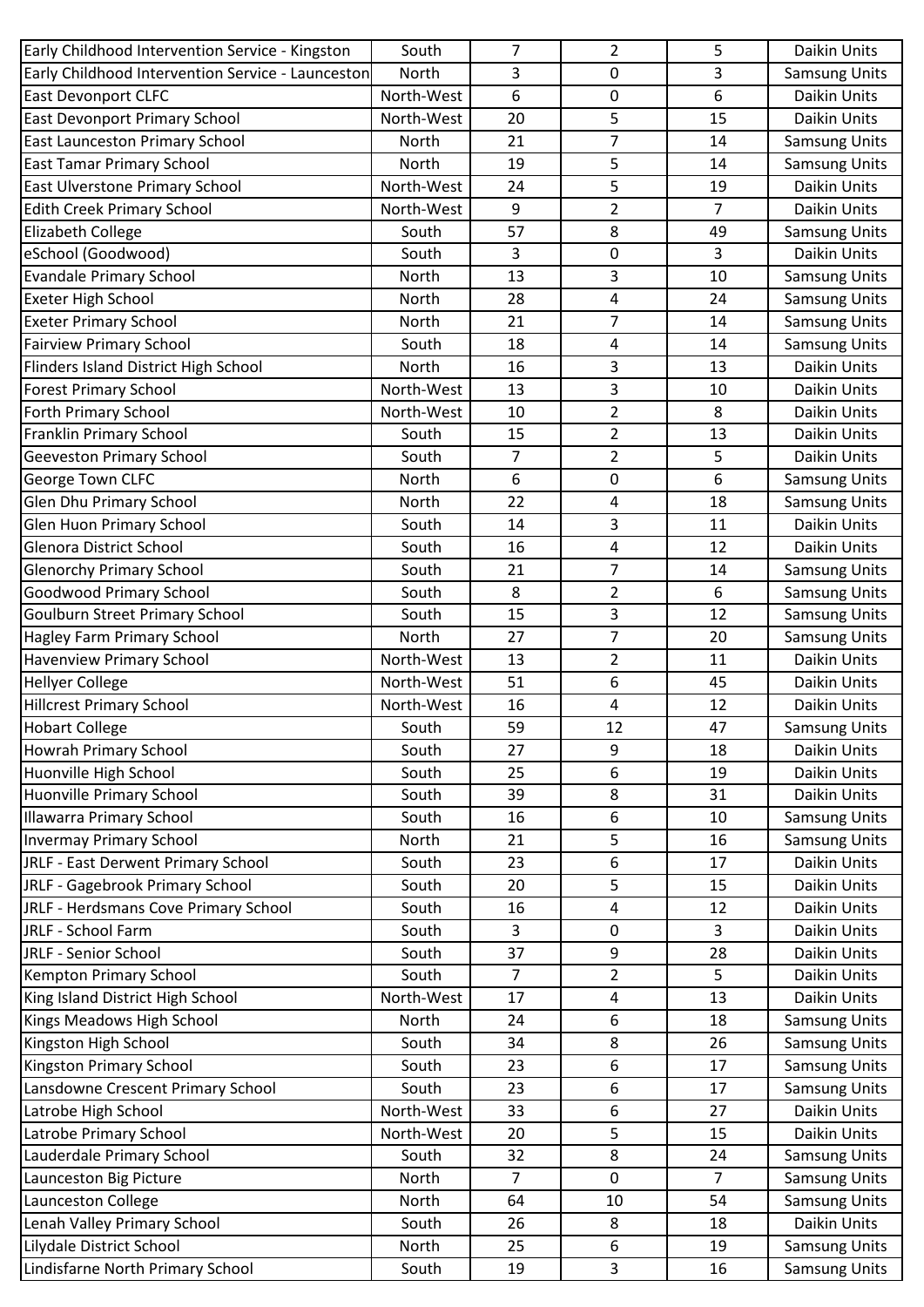| 3<br>$\overline{2}$<br>Longford Primary (Kindergarten)<br>North<br>$\mathbf{1}$<br><b>Samsung Units</b><br><b>Longford Primary School</b><br><b>Samsung Units</b><br>North<br>15<br>19<br>4<br>$\overline{7}$<br>17<br><b>Margate Primary School</b><br>South<br>24<br><b>Samsung Units</b><br>Daikin Units<br>Miandetta Primary School<br>North-West<br>12<br>16<br>4<br>Mole Creek Primary School<br>North<br>12<br>2<br>10<br><b>Samsung Units</b><br>6<br>Molesworth Primary School<br>8<br>$\overline{2}$<br>South<br>Daikin Units<br>5<br>Montagu Bay Primary School<br>South<br>21<br>16<br>Samsung Units<br>6<br>20<br>Montello Primary School<br>North-West<br>26<br>Daikin Units<br>Montrose Bay High School<br>24<br>South<br>28<br>4<br><b>Samsung Units</b><br><b>Moonah Primary School</b><br>15<br>South<br>20<br>5<br><b>Samsung Units</b><br>3<br>Mount Nelson Primary School<br>South<br>13<br>10<br><b>Samsung Units</b><br>5<br><b>Mount Stuart Primary School</b><br>South<br>20<br>15<br><b>Samsung Units</b><br>4<br>Daikin Units<br>Mountain Heights School<br>North-West<br>18<br>14<br>Mowbray Heights Primary School<br>5<br>North<br>25<br>20<br><b>Samsung Units</b><br><b>Natone Primary School</b><br>North-West<br>3<br>9<br>12<br>Daikin Units<br>6<br>New Norfolk CLFC<br>Daikin Units<br>6<br>$\mathbf 0$<br>South<br>New Norfolk High School<br>22<br>18<br>South<br>4<br><b>Samsung Units</b><br>4<br>New Norfolk Primary School<br>19<br>15<br>Daikin Units<br>South<br>New Town High School<br>$\overline{7}$<br>South<br>33<br>40<br><b>Samsung Units</b><br>New Town Primary School<br>South<br>14<br><b>Samsung Units</b><br>18<br>4<br>5<br><b>Newstead College</b><br><b>Samsung Units</b><br>North<br>41<br>46<br><b>Nixon Street Primary School</b><br>North-West<br>Daikin Units<br>32<br>8<br>24<br>$\overline{2}$<br>7<br>North West Support School - Burnie<br>North-West<br>9<br>Daikin Units<br>5<br>$\overline{7}$<br>North West Support School - Devonport<br>North-West<br>$\overline{2}$<br>Daikin Units<br>5<br>Northern Support School - Ravenswood<br>14<br>North<br>19<br><b>Samsung Units</b><br>6<br>Norwood Primary School<br>North<br>25<br>19<br>Samsung Units<br>6<br>20<br>Oatlands District High School<br>South<br>26<br>Daikin Units<br>Ogilvie High School<br>32<br>South<br>42<br>10<br><b>Samsung Units</b><br><b>Orford Primary School</b><br>8<br>Daikin Units<br>South<br>10<br>2<br>9<br>$\overline{\mathbf{c}}$<br><b>Ouse District School</b><br>11<br>Daikin Units<br>South<br>North-West<br>Daikin Units<br>29<br>6<br>23<br>6<br>Daikin Units<br>Penguin District School<br>North-West<br>31<br>25<br>North<br>14<br><b>Samsung Units</b><br>18<br>4<br>Port Dalrymple School<br>9<br>29<br>North<br>38<br><b>Samsung Units</b><br>Port Sorell Primary School<br>North-West<br>4<br>Daikin Units<br>15<br>11<br>15<br>11<br><b>Samsung Units</b><br>South<br>4<br>6<br>Prospect High School<br>North<br>28<br>22<br><b>Samsung Units</b><br>5<br>North<br>19<br>14<br><b>Samsung Units</b><br>Queechy High School<br>7<br>27<br><b>Samsung Units</b><br>North<br>34<br>Queenstown CLFC<br>North-West<br>Daikin Units<br>0<br>6<br>6<br>Ravenswood CLFC<br>6<br>6<br>North<br><b>Samsung Units</b><br>0<br>6<br>25<br>19<br>Ravenswood Heights Primary School<br>North<br><b>Samsung Units</b><br>$\overline{7}$<br>Daikin Units<br>Redpa Primary School<br>North-West<br>8<br>$\mathbf{1}$<br>Reece High School<br>7<br>25<br>Daikin Units<br>North-West<br>32<br>Riana Primary School<br>North-West<br>11<br>Daikin Units<br>15<br>4<br><b>Richmond Primary School</b><br>South<br>12<br>Daikin Units<br>16<br>4<br><b>Ridgley Primary School</b><br>3<br>Daikin Units<br>North-West<br>8<br>11<br>Ringarooma Primary School<br>13<br>$\overline{2}$<br>11<br>North<br><b>Samsung Units</b><br>5<br>Risdon Vale Primary School<br>South<br>21<br>16<br><b>Samsung Units</b><br>Riverside High School<br>North<br>8<br><b>Samsung Units</b><br>39<br>31<br>37<br><b>Samsung Units</b><br><b>Riverside Primary School</b><br>North<br>49<br>12<br><b>Rokeby Primary School</b><br>Daikin Units<br>South<br>18<br>4<br>14<br>Romaine Park Primary School<br>North-West<br>25<br>6<br>19<br>Daikin Units | Lindisfarne Primary School           | South | 21 | 5 | 16 | <b>Samsung Units</b> |
|-----------------------------------------------------------------------------------------------------------------------------------------------------------------------------------------------------------------------------------------------------------------------------------------------------------------------------------------------------------------------------------------------------------------------------------------------------------------------------------------------------------------------------------------------------------------------------------------------------------------------------------------------------------------------------------------------------------------------------------------------------------------------------------------------------------------------------------------------------------------------------------------------------------------------------------------------------------------------------------------------------------------------------------------------------------------------------------------------------------------------------------------------------------------------------------------------------------------------------------------------------------------------------------------------------------------------------------------------------------------------------------------------------------------------------------------------------------------------------------------------------------------------------------------------------------------------------------------------------------------------------------------------------------------------------------------------------------------------------------------------------------------------------------------------------------------------------------------------------------------------------------------------------------------------------------------------------------------------------------------------------------------------------------------------------------------------------------------------------------------------------------------------------------------------------------------------------------------------------------------------------------------------------------------------------------------------------------------------------------------------------------------------------------------------------------------------------------------------------------------------------------------------------------------------------------------------------------------------------------------------------------------------------------------------------------------------------------------------------------------------------------------------------------------------------------------------------------------------------------------------------------------------------------------------------------------------------------------------------------------------------------------------------------------------------------------------------------------------------------------------------------------------------------------------------------------------------------------------------------------------------------------------------------------------------------------------------------------------------------------------------------------------------------------------------------------------------------------------------------------------------------------------------------------------------------------------------------------------------------------------------------------------------------------------------------------------------------------------------------------------------------------------------------------------------------------------------------------------------------------------------------------------------------------------------------------------------------------------------------------------------------------------------------------------------------------------------------------------------------------------------------------------------------------------------------------------------------------------------------------------------------------------------------------|--------------------------------------|-------|----|---|----|----------------------|
|                                                                                                                                                                                                                                                                                                                                                                                                                                                                                                                                                                                                                                                                                                                                                                                                                                                                                                                                                                                                                                                                                                                                                                                                                                                                                                                                                                                                                                                                                                                                                                                                                                                                                                                                                                                                                                                                                                                                                                                                                                                                                                                                                                                                                                                                                                                                                                                                                                                                                                                                                                                                                                                                                                                                                                                                                                                                                                                                                                                                                                                                                                                                                                                                                                                                                                                                                                                                                                                                                                                                                                                                                                                                                                                                                                                                                                                                                                                                                                                                                                                                                                                                                                                                                                                                                         |                                      |       |    |   |    |                      |
|                                                                                                                                                                                                                                                                                                                                                                                                                                                                                                                                                                                                                                                                                                                                                                                                                                                                                                                                                                                                                                                                                                                                                                                                                                                                                                                                                                                                                                                                                                                                                                                                                                                                                                                                                                                                                                                                                                                                                                                                                                                                                                                                                                                                                                                                                                                                                                                                                                                                                                                                                                                                                                                                                                                                                                                                                                                                                                                                                                                                                                                                                                                                                                                                                                                                                                                                                                                                                                                                                                                                                                                                                                                                                                                                                                                                                                                                                                                                                                                                                                                                                                                                                                                                                                                                                         |                                      |       |    |   |    |                      |
|                                                                                                                                                                                                                                                                                                                                                                                                                                                                                                                                                                                                                                                                                                                                                                                                                                                                                                                                                                                                                                                                                                                                                                                                                                                                                                                                                                                                                                                                                                                                                                                                                                                                                                                                                                                                                                                                                                                                                                                                                                                                                                                                                                                                                                                                                                                                                                                                                                                                                                                                                                                                                                                                                                                                                                                                                                                                                                                                                                                                                                                                                                                                                                                                                                                                                                                                                                                                                                                                                                                                                                                                                                                                                                                                                                                                                                                                                                                                                                                                                                                                                                                                                                                                                                                                                         |                                      |       |    |   |    |                      |
|                                                                                                                                                                                                                                                                                                                                                                                                                                                                                                                                                                                                                                                                                                                                                                                                                                                                                                                                                                                                                                                                                                                                                                                                                                                                                                                                                                                                                                                                                                                                                                                                                                                                                                                                                                                                                                                                                                                                                                                                                                                                                                                                                                                                                                                                                                                                                                                                                                                                                                                                                                                                                                                                                                                                                                                                                                                                                                                                                                                                                                                                                                                                                                                                                                                                                                                                                                                                                                                                                                                                                                                                                                                                                                                                                                                                                                                                                                                                                                                                                                                                                                                                                                                                                                                                                         |                                      |       |    |   |    |                      |
|                                                                                                                                                                                                                                                                                                                                                                                                                                                                                                                                                                                                                                                                                                                                                                                                                                                                                                                                                                                                                                                                                                                                                                                                                                                                                                                                                                                                                                                                                                                                                                                                                                                                                                                                                                                                                                                                                                                                                                                                                                                                                                                                                                                                                                                                                                                                                                                                                                                                                                                                                                                                                                                                                                                                                                                                                                                                                                                                                                                                                                                                                                                                                                                                                                                                                                                                                                                                                                                                                                                                                                                                                                                                                                                                                                                                                                                                                                                                                                                                                                                                                                                                                                                                                                                                                         |                                      |       |    |   |    |                      |
|                                                                                                                                                                                                                                                                                                                                                                                                                                                                                                                                                                                                                                                                                                                                                                                                                                                                                                                                                                                                                                                                                                                                                                                                                                                                                                                                                                                                                                                                                                                                                                                                                                                                                                                                                                                                                                                                                                                                                                                                                                                                                                                                                                                                                                                                                                                                                                                                                                                                                                                                                                                                                                                                                                                                                                                                                                                                                                                                                                                                                                                                                                                                                                                                                                                                                                                                                                                                                                                                                                                                                                                                                                                                                                                                                                                                                                                                                                                                                                                                                                                                                                                                                                                                                                                                                         |                                      |       |    |   |    |                      |
|                                                                                                                                                                                                                                                                                                                                                                                                                                                                                                                                                                                                                                                                                                                                                                                                                                                                                                                                                                                                                                                                                                                                                                                                                                                                                                                                                                                                                                                                                                                                                                                                                                                                                                                                                                                                                                                                                                                                                                                                                                                                                                                                                                                                                                                                                                                                                                                                                                                                                                                                                                                                                                                                                                                                                                                                                                                                                                                                                                                                                                                                                                                                                                                                                                                                                                                                                                                                                                                                                                                                                                                                                                                                                                                                                                                                                                                                                                                                                                                                                                                                                                                                                                                                                                                                                         |                                      |       |    |   |    |                      |
|                                                                                                                                                                                                                                                                                                                                                                                                                                                                                                                                                                                                                                                                                                                                                                                                                                                                                                                                                                                                                                                                                                                                                                                                                                                                                                                                                                                                                                                                                                                                                                                                                                                                                                                                                                                                                                                                                                                                                                                                                                                                                                                                                                                                                                                                                                                                                                                                                                                                                                                                                                                                                                                                                                                                                                                                                                                                                                                                                                                                                                                                                                                                                                                                                                                                                                                                                                                                                                                                                                                                                                                                                                                                                                                                                                                                                                                                                                                                                                                                                                                                                                                                                                                                                                                                                         |                                      |       |    |   |    |                      |
|                                                                                                                                                                                                                                                                                                                                                                                                                                                                                                                                                                                                                                                                                                                                                                                                                                                                                                                                                                                                                                                                                                                                                                                                                                                                                                                                                                                                                                                                                                                                                                                                                                                                                                                                                                                                                                                                                                                                                                                                                                                                                                                                                                                                                                                                                                                                                                                                                                                                                                                                                                                                                                                                                                                                                                                                                                                                                                                                                                                                                                                                                                                                                                                                                                                                                                                                                                                                                                                                                                                                                                                                                                                                                                                                                                                                                                                                                                                                                                                                                                                                                                                                                                                                                                                                                         |                                      |       |    |   |    |                      |
|                                                                                                                                                                                                                                                                                                                                                                                                                                                                                                                                                                                                                                                                                                                                                                                                                                                                                                                                                                                                                                                                                                                                                                                                                                                                                                                                                                                                                                                                                                                                                                                                                                                                                                                                                                                                                                                                                                                                                                                                                                                                                                                                                                                                                                                                                                                                                                                                                                                                                                                                                                                                                                                                                                                                                                                                                                                                                                                                                                                                                                                                                                                                                                                                                                                                                                                                                                                                                                                                                                                                                                                                                                                                                                                                                                                                                                                                                                                                                                                                                                                                                                                                                                                                                                                                                         |                                      |       |    |   |    |                      |
|                                                                                                                                                                                                                                                                                                                                                                                                                                                                                                                                                                                                                                                                                                                                                                                                                                                                                                                                                                                                                                                                                                                                                                                                                                                                                                                                                                                                                                                                                                                                                                                                                                                                                                                                                                                                                                                                                                                                                                                                                                                                                                                                                                                                                                                                                                                                                                                                                                                                                                                                                                                                                                                                                                                                                                                                                                                                                                                                                                                                                                                                                                                                                                                                                                                                                                                                                                                                                                                                                                                                                                                                                                                                                                                                                                                                                                                                                                                                                                                                                                                                                                                                                                                                                                                                                         |                                      |       |    |   |    |                      |
|                                                                                                                                                                                                                                                                                                                                                                                                                                                                                                                                                                                                                                                                                                                                                                                                                                                                                                                                                                                                                                                                                                                                                                                                                                                                                                                                                                                                                                                                                                                                                                                                                                                                                                                                                                                                                                                                                                                                                                                                                                                                                                                                                                                                                                                                                                                                                                                                                                                                                                                                                                                                                                                                                                                                                                                                                                                                                                                                                                                                                                                                                                                                                                                                                                                                                                                                                                                                                                                                                                                                                                                                                                                                                                                                                                                                                                                                                                                                                                                                                                                                                                                                                                                                                                                                                         |                                      |       |    |   |    |                      |
|                                                                                                                                                                                                                                                                                                                                                                                                                                                                                                                                                                                                                                                                                                                                                                                                                                                                                                                                                                                                                                                                                                                                                                                                                                                                                                                                                                                                                                                                                                                                                                                                                                                                                                                                                                                                                                                                                                                                                                                                                                                                                                                                                                                                                                                                                                                                                                                                                                                                                                                                                                                                                                                                                                                                                                                                                                                                                                                                                                                                                                                                                                                                                                                                                                                                                                                                                                                                                                                                                                                                                                                                                                                                                                                                                                                                                                                                                                                                                                                                                                                                                                                                                                                                                                                                                         |                                      |       |    |   |    |                      |
|                                                                                                                                                                                                                                                                                                                                                                                                                                                                                                                                                                                                                                                                                                                                                                                                                                                                                                                                                                                                                                                                                                                                                                                                                                                                                                                                                                                                                                                                                                                                                                                                                                                                                                                                                                                                                                                                                                                                                                                                                                                                                                                                                                                                                                                                                                                                                                                                                                                                                                                                                                                                                                                                                                                                                                                                                                                                                                                                                                                                                                                                                                                                                                                                                                                                                                                                                                                                                                                                                                                                                                                                                                                                                                                                                                                                                                                                                                                                                                                                                                                                                                                                                                                                                                                                                         |                                      |       |    |   |    |                      |
|                                                                                                                                                                                                                                                                                                                                                                                                                                                                                                                                                                                                                                                                                                                                                                                                                                                                                                                                                                                                                                                                                                                                                                                                                                                                                                                                                                                                                                                                                                                                                                                                                                                                                                                                                                                                                                                                                                                                                                                                                                                                                                                                                                                                                                                                                                                                                                                                                                                                                                                                                                                                                                                                                                                                                                                                                                                                                                                                                                                                                                                                                                                                                                                                                                                                                                                                                                                                                                                                                                                                                                                                                                                                                                                                                                                                                                                                                                                                                                                                                                                                                                                                                                                                                                                                                         |                                      |       |    |   |    |                      |
|                                                                                                                                                                                                                                                                                                                                                                                                                                                                                                                                                                                                                                                                                                                                                                                                                                                                                                                                                                                                                                                                                                                                                                                                                                                                                                                                                                                                                                                                                                                                                                                                                                                                                                                                                                                                                                                                                                                                                                                                                                                                                                                                                                                                                                                                                                                                                                                                                                                                                                                                                                                                                                                                                                                                                                                                                                                                                                                                                                                                                                                                                                                                                                                                                                                                                                                                                                                                                                                                                                                                                                                                                                                                                                                                                                                                                                                                                                                                                                                                                                                                                                                                                                                                                                                                                         |                                      |       |    |   |    |                      |
|                                                                                                                                                                                                                                                                                                                                                                                                                                                                                                                                                                                                                                                                                                                                                                                                                                                                                                                                                                                                                                                                                                                                                                                                                                                                                                                                                                                                                                                                                                                                                                                                                                                                                                                                                                                                                                                                                                                                                                                                                                                                                                                                                                                                                                                                                                                                                                                                                                                                                                                                                                                                                                                                                                                                                                                                                                                                                                                                                                                                                                                                                                                                                                                                                                                                                                                                                                                                                                                                                                                                                                                                                                                                                                                                                                                                                                                                                                                                                                                                                                                                                                                                                                                                                                                                                         |                                      |       |    |   |    |                      |
|                                                                                                                                                                                                                                                                                                                                                                                                                                                                                                                                                                                                                                                                                                                                                                                                                                                                                                                                                                                                                                                                                                                                                                                                                                                                                                                                                                                                                                                                                                                                                                                                                                                                                                                                                                                                                                                                                                                                                                                                                                                                                                                                                                                                                                                                                                                                                                                                                                                                                                                                                                                                                                                                                                                                                                                                                                                                                                                                                                                                                                                                                                                                                                                                                                                                                                                                                                                                                                                                                                                                                                                                                                                                                                                                                                                                                                                                                                                                                                                                                                                                                                                                                                                                                                                                                         |                                      |       |    |   |    |                      |
|                                                                                                                                                                                                                                                                                                                                                                                                                                                                                                                                                                                                                                                                                                                                                                                                                                                                                                                                                                                                                                                                                                                                                                                                                                                                                                                                                                                                                                                                                                                                                                                                                                                                                                                                                                                                                                                                                                                                                                                                                                                                                                                                                                                                                                                                                                                                                                                                                                                                                                                                                                                                                                                                                                                                                                                                                                                                                                                                                                                                                                                                                                                                                                                                                                                                                                                                                                                                                                                                                                                                                                                                                                                                                                                                                                                                                                                                                                                                                                                                                                                                                                                                                                                                                                                                                         |                                      |       |    |   |    |                      |
|                                                                                                                                                                                                                                                                                                                                                                                                                                                                                                                                                                                                                                                                                                                                                                                                                                                                                                                                                                                                                                                                                                                                                                                                                                                                                                                                                                                                                                                                                                                                                                                                                                                                                                                                                                                                                                                                                                                                                                                                                                                                                                                                                                                                                                                                                                                                                                                                                                                                                                                                                                                                                                                                                                                                                                                                                                                                                                                                                                                                                                                                                                                                                                                                                                                                                                                                                                                                                                                                                                                                                                                                                                                                                                                                                                                                                                                                                                                                                                                                                                                                                                                                                                                                                                                                                         |                                      |       |    |   |    |                      |
|                                                                                                                                                                                                                                                                                                                                                                                                                                                                                                                                                                                                                                                                                                                                                                                                                                                                                                                                                                                                                                                                                                                                                                                                                                                                                                                                                                                                                                                                                                                                                                                                                                                                                                                                                                                                                                                                                                                                                                                                                                                                                                                                                                                                                                                                                                                                                                                                                                                                                                                                                                                                                                                                                                                                                                                                                                                                                                                                                                                                                                                                                                                                                                                                                                                                                                                                                                                                                                                                                                                                                                                                                                                                                                                                                                                                                                                                                                                                                                                                                                                                                                                                                                                                                                                                                         |                                      |       |    |   |    |                      |
|                                                                                                                                                                                                                                                                                                                                                                                                                                                                                                                                                                                                                                                                                                                                                                                                                                                                                                                                                                                                                                                                                                                                                                                                                                                                                                                                                                                                                                                                                                                                                                                                                                                                                                                                                                                                                                                                                                                                                                                                                                                                                                                                                                                                                                                                                                                                                                                                                                                                                                                                                                                                                                                                                                                                                                                                                                                                                                                                                                                                                                                                                                                                                                                                                                                                                                                                                                                                                                                                                                                                                                                                                                                                                                                                                                                                                                                                                                                                                                                                                                                                                                                                                                                                                                                                                         |                                      |       |    |   |    |                      |
|                                                                                                                                                                                                                                                                                                                                                                                                                                                                                                                                                                                                                                                                                                                                                                                                                                                                                                                                                                                                                                                                                                                                                                                                                                                                                                                                                                                                                                                                                                                                                                                                                                                                                                                                                                                                                                                                                                                                                                                                                                                                                                                                                                                                                                                                                                                                                                                                                                                                                                                                                                                                                                                                                                                                                                                                                                                                                                                                                                                                                                                                                                                                                                                                                                                                                                                                                                                                                                                                                                                                                                                                                                                                                                                                                                                                                                                                                                                                                                                                                                                                                                                                                                                                                                                                                         |                                      |       |    |   |    |                      |
|                                                                                                                                                                                                                                                                                                                                                                                                                                                                                                                                                                                                                                                                                                                                                                                                                                                                                                                                                                                                                                                                                                                                                                                                                                                                                                                                                                                                                                                                                                                                                                                                                                                                                                                                                                                                                                                                                                                                                                                                                                                                                                                                                                                                                                                                                                                                                                                                                                                                                                                                                                                                                                                                                                                                                                                                                                                                                                                                                                                                                                                                                                                                                                                                                                                                                                                                                                                                                                                                                                                                                                                                                                                                                                                                                                                                                                                                                                                                                                                                                                                                                                                                                                                                                                                                                         |                                      |       |    |   |    |                      |
|                                                                                                                                                                                                                                                                                                                                                                                                                                                                                                                                                                                                                                                                                                                                                                                                                                                                                                                                                                                                                                                                                                                                                                                                                                                                                                                                                                                                                                                                                                                                                                                                                                                                                                                                                                                                                                                                                                                                                                                                                                                                                                                                                                                                                                                                                                                                                                                                                                                                                                                                                                                                                                                                                                                                                                                                                                                                                                                                                                                                                                                                                                                                                                                                                                                                                                                                                                                                                                                                                                                                                                                                                                                                                                                                                                                                                                                                                                                                                                                                                                                                                                                                                                                                                                                                                         |                                      |       |    |   |    |                      |
|                                                                                                                                                                                                                                                                                                                                                                                                                                                                                                                                                                                                                                                                                                                                                                                                                                                                                                                                                                                                                                                                                                                                                                                                                                                                                                                                                                                                                                                                                                                                                                                                                                                                                                                                                                                                                                                                                                                                                                                                                                                                                                                                                                                                                                                                                                                                                                                                                                                                                                                                                                                                                                                                                                                                                                                                                                                                                                                                                                                                                                                                                                                                                                                                                                                                                                                                                                                                                                                                                                                                                                                                                                                                                                                                                                                                                                                                                                                                                                                                                                                                                                                                                                                                                                                                                         |                                      |       |    |   |    |                      |
|                                                                                                                                                                                                                                                                                                                                                                                                                                                                                                                                                                                                                                                                                                                                                                                                                                                                                                                                                                                                                                                                                                                                                                                                                                                                                                                                                                                                                                                                                                                                                                                                                                                                                                                                                                                                                                                                                                                                                                                                                                                                                                                                                                                                                                                                                                                                                                                                                                                                                                                                                                                                                                                                                                                                                                                                                                                                                                                                                                                                                                                                                                                                                                                                                                                                                                                                                                                                                                                                                                                                                                                                                                                                                                                                                                                                                                                                                                                                                                                                                                                                                                                                                                                                                                                                                         |                                      |       |    |   |    |                      |
|                                                                                                                                                                                                                                                                                                                                                                                                                                                                                                                                                                                                                                                                                                                                                                                                                                                                                                                                                                                                                                                                                                                                                                                                                                                                                                                                                                                                                                                                                                                                                                                                                                                                                                                                                                                                                                                                                                                                                                                                                                                                                                                                                                                                                                                                                                                                                                                                                                                                                                                                                                                                                                                                                                                                                                                                                                                                                                                                                                                                                                                                                                                                                                                                                                                                                                                                                                                                                                                                                                                                                                                                                                                                                                                                                                                                                                                                                                                                                                                                                                                                                                                                                                                                                                                                                         |                                      |       |    |   |    |                      |
|                                                                                                                                                                                                                                                                                                                                                                                                                                                                                                                                                                                                                                                                                                                                                                                                                                                                                                                                                                                                                                                                                                                                                                                                                                                                                                                                                                                                                                                                                                                                                                                                                                                                                                                                                                                                                                                                                                                                                                                                                                                                                                                                                                                                                                                                                                                                                                                                                                                                                                                                                                                                                                                                                                                                                                                                                                                                                                                                                                                                                                                                                                                                                                                                                                                                                                                                                                                                                                                                                                                                                                                                                                                                                                                                                                                                                                                                                                                                                                                                                                                                                                                                                                                                                                                                                         |                                      |       |    |   |    |                      |
|                                                                                                                                                                                                                                                                                                                                                                                                                                                                                                                                                                                                                                                                                                                                                                                                                                                                                                                                                                                                                                                                                                                                                                                                                                                                                                                                                                                                                                                                                                                                                                                                                                                                                                                                                                                                                                                                                                                                                                                                                                                                                                                                                                                                                                                                                                                                                                                                                                                                                                                                                                                                                                                                                                                                                                                                                                                                                                                                                                                                                                                                                                                                                                                                                                                                                                                                                                                                                                                                                                                                                                                                                                                                                                                                                                                                                                                                                                                                                                                                                                                                                                                                                                                                                                                                                         |                                      |       |    |   |    |                      |
|                                                                                                                                                                                                                                                                                                                                                                                                                                                                                                                                                                                                                                                                                                                                                                                                                                                                                                                                                                                                                                                                                                                                                                                                                                                                                                                                                                                                                                                                                                                                                                                                                                                                                                                                                                                                                                                                                                                                                                                                                                                                                                                                                                                                                                                                                                                                                                                                                                                                                                                                                                                                                                                                                                                                                                                                                                                                                                                                                                                                                                                                                                                                                                                                                                                                                                                                                                                                                                                                                                                                                                                                                                                                                                                                                                                                                                                                                                                                                                                                                                                                                                                                                                                                                                                                                         |                                      |       |    |   |    |                      |
|                                                                                                                                                                                                                                                                                                                                                                                                                                                                                                                                                                                                                                                                                                                                                                                                                                                                                                                                                                                                                                                                                                                                                                                                                                                                                                                                                                                                                                                                                                                                                                                                                                                                                                                                                                                                                                                                                                                                                                                                                                                                                                                                                                                                                                                                                                                                                                                                                                                                                                                                                                                                                                                                                                                                                                                                                                                                                                                                                                                                                                                                                                                                                                                                                                                                                                                                                                                                                                                                                                                                                                                                                                                                                                                                                                                                                                                                                                                                                                                                                                                                                                                                                                                                                                                                                         | Parklands High School                |       |    |   |    |                      |
|                                                                                                                                                                                                                                                                                                                                                                                                                                                                                                                                                                                                                                                                                                                                                                                                                                                                                                                                                                                                                                                                                                                                                                                                                                                                                                                                                                                                                                                                                                                                                                                                                                                                                                                                                                                                                                                                                                                                                                                                                                                                                                                                                                                                                                                                                                                                                                                                                                                                                                                                                                                                                                                                                                                                                                                                                                                                                                                                                                                                                                                                                                                                                                                                                                                                                                                                                                                                                                                                                                                                                                                                                                                                                                                                                                                                                                                                                                                                                                                                                                                                                                                                                                                                                                                                                         |                                      |       |    |   |    |                      |
|                                                                                                                                                                                                                                                                                                                                                                                                                                                                                                                                                                                                                                                                                                                                                                                                                                                                                                                                                                                                                                                                                                                                                                                                                                                                                                                                                                                                                                                                                                                                                                                                                                                                                                                                                                                                                                                                                                                                                                                                                                                                                                                                                                                                                                                                                                                                                                                                                                                                                                                                                                                                                                                                                                                                                                                                                                                                                                                                                                                                                                                                                                                                                                                                                                                                                                                                                                                                                                                                                                                                                                                                                                                                                                                                                                                                                                                                                                                                                                                                                                                                                                                                                                                                                                                                                         | Perth Primary School                 |       |    |   |    |                      |
|                                                                                                                                                                                                                                                                                                                                                                                                                                                                                                                                                                                                                                                                                                                                                                                                                                                                                                                                                                                                                                                                                                                                                                                                                                                                                                                                                                                                                                                                                                                                                                                                                                                                                                                                                                                                                                                                                                                                                                                                                                                                                                                                                                                                                                                                                                                                                                                                                                                                                                                                                                                                                                                                                                                                                                                                                                                                                                                                                                                                                                                                                                                                                                                                                                                                                                                                                                                                                                                                                                                                                                                                                                                                                                                                                                                                                                                                                                                                                                                                                                                                                                                                                                                                                                                                                         |                                      |       |    |   |    |                      |
|                                                                                                                                                                                                                                                                                                                                                                                                                                                                                                                                                                                                                                                                                                                                                                                                                                                                                                                                                                                                                                                                                                                                                                                                                                                                                                                                                                                                                                                                                                                                                                                                                                                                                                                                                                                                                                                                                                                                                                                                                                                                                                                                                                                                                                                                                                                                                                                                                                                                                                                                                                                                                                                                                                                                                                                                                                                                                                                                                                                                                                                                                                                                                                                                                                                                                                                                                                                                                                                                                                                                                                                                                                                                                                                                                                                                                                                                                                                                                                                                                                                                                                                                                                                                                                                                                         |                                      |       |    |   |    |                      |
|                                                                                                                                                                                                                                                                                                                                                                                                                                                                                                                                                                                                                                                                                                                                                                                                                                                                                                                                                                                                                                                                                                                                                                                                                                                                                                                                                                                                                                                                                                                                                                                                                                                                                                                                                                                                                                                                                                                                                                                                                                                                                                                                                                                                                                                                                                                                                                                                                                                                                                                                                                                                                                                                                                                                                                                                                                                                                                                                                                                                                                                                                                                                                                                                                                                                                                                                                                                                                                                                                                                                                                                                                                                                                                                                                                                                                                                                                                                                                                                                                                                                                                                                                                                                                                                                                         | <b>Princes Street Primary School</b> |       |    |   |    |                      |
|                                                                                                                                                                                                                                                                                                                                                                                                                                                                                                                                                                                                                                                                                                                                                                                                                                                                                                                                                                                                                                                                                                                                                                                                                                                                                                                                                                                                                                                                                                                                                                                                                                                                                                                                                                                                                                                                                                                                                                                                                                                                                                                                                                                                                                                                                                                                                                                                                                                                                                                                                                                                                                                                                                                                                                                                                                                                                                                                                                                                                                                                                                                                                                                                                                                                                                                                                                                                                                                                                                                                                                                                                                                                                                                                                                                                                                                                                                                                                                                                                                                                                                                                                                                                                                                                                         |                                      |       |    |   |    |                      |
|                                                                                                                                                                                                                                                                                                                                                                                                                                                                                                                                                                                                                                                                                                                                                                                                                                                                                                                                                                                                                                                                                                                                                                                                                                                                                                                                                                                                                                                                                                                                                                                                                                                                                                                                                                                                                                                                                                                                                                                                                                                                                                                                                                                                                                                                                                                                                                                                                                                                                                                                                                                                                                                                                                                                                                                                                                                                                                                                                                                                                                                                                                                                                                                                                                                                                                                                                                                                                                                                                                                                                                                                                                                                                                                                                                                                                                                                                                                                                                                                                                                                                                                                                                                                                                                                                         | Punchbowl Primary School             |       |    |   |    |                      |
|                                                                                                                                                                                                                                                                                                                                                                                                                                                                                                                                                                                                                                                                                                                                                                                                                                                                                                                                                                                                                                                                                                                                                                                                                                                                                                                                                                                                                                                                                                                                                                                                                                                                                                                                                                                                                                                                                                                                                                                                                                                                                                                                                                                                                                                                                                                                                                                                                                                                                                                                                                                                                                                                                                                                                                                                                                                                                                                                                                                                                                                                                                                                                                                                                                                                                                                                                                                                                                                                                                                                                                                                                                                                                                                                                                                                                                                                                                                                                                                                                                                                                                                                                                                                                                                                                         |                                      |       |    |   |    |                      |
|                                                                                                                                                                                                                                                                                                                                                                                                                                                                                                                                                                                                                                                                                                                                                                                                                                                                                                                                                                                                                                                                                                                                                                                                                                                                                                                                                                                                                                                                                                                                                                                                                                                                                                                                                                                                                                                                                                                                                                                                                                                                                                                                                                                                                                                                                                                                                                                                                                                                                                                                                                                                                                                                                                                                                                                                                                                                                                                                                                                                                                                                                                                                                                                                                                                                                                                                                                                                                                                                                                                                                                                                                                                                                                                                                                                                                                                                                                                                                                                                                                                                                                                                                                                                                                                                                         |                                      |       |    |   |    |                      |
|                                                                                                                                                                                                                                                                                                                                                                                                                                                                                                                                                                                                                                                                                                                                                                                                                                                                                                                                                                                                                                                                                                                                                                                                                                                                                                                                                                                                                                                                                                                                                                                                                                                                                                                                                                                                                                                                                                                                                                                                                                                                                                                                                                                                                                                                                                                                                                                                                                                                                                                                                                                                                                                                                                                                                                                                                                                                                                                                                                                                                                                                                                                                                                                                                                                                                                                                                                                                                                                                                                                                                                                                                                                                                                                                                                                                                                                                                                                                                                                                                                                                                                                                                                                                                                                                                         |                                      |       |    |   |    |                      |
|                                                                                                                                                                                                                                                                                                                                                                                                                                                                                                                                                                                                                                                                                                                                                                                                                                                                                                                                                                                                                                                                                                                                                                                                                                                                                                                                                                                                                                                                                                                                                                                                                                                                                                                                                                                                                                                                                                                                                                                                                                                                                                                                                                                                                                                                                                                                                                                                                                                                                                                                                                                                                                                                                                                                                                                                                                                                                                                                                                                                                                                                                                                                                                                                                                                                                                                                                                                                                                                                                                                                                                                                                                                                                                                                                                                                                                                                                                                                                                                                                                                                                                                                                                                                                                                                                         |                                      |       |    |   |    |                      |
|                                                                                                                                                                                                                                                                                                                                                                                                                                                                                                                                                                                                                                                                                                                                                                                                                                                                                                                                                                                                                                                                                                                                                                                                                                                                                                                                                                                                                                                                                                                                                                                                                                                                                                                                                                                                                                                                                                                                                                                                                                                                                                                                                                                                                                                                                                                                                                                                                                                                                                                                                                                                                                                                                                                                                                                                                                                                                                                                                                                                                                                                                                                                                                                                                                                                                                                                                                                                                                                                                                                                                                                                                                                                                                                                                                                                                                                                                                                                                                                                                                                                                                                                                                                                                                                                                         |                                      |       |    |   |    |                      |
|                                                                                                                                                                                                                                                                                                                                                                                                                                                                                                                                                                                                                                                                                                                                                                                                                                                                                                                                                                                                                                                                                                                                                                                                                                                                                                                                                                                                                                                                                                                                                                                                                                                                                                                                                                                                                                                                                                                                                                                                                                                                                                                                                                                                                                                                                                                                                                                                                                                                                                                                                                                                                                                                                                                                                                                                                                                                                                                                                                                                                                                                                                                                                                                                                                                                                                                                                                                                                                                                                                                                                                                                                                                                                                                                                                                                                                                                                                                                                                                                                                                                                                                                                                                                                                                                                         |                                      |       |    |   |    |                      |
|                                                                                                                                                                                                                                                                                                                                                                                                                                                                                                                                                                                                                                                                                                                                                                                                                                                                                                                                                                                                                                                                                                                                                                                                                                                                                                                                                                                                                                                                                                                                                                                                                                                                                                                                                                                                                                                                                                                                                                                                                                                                                                                                                                                                                                                                                                                                                                                                                                                                                                                                                                                                                                                                                                                                                                                                                                                                                                                                                                                                                                                                                                                                                                                                                                                                                                                                                                                                                                                                                                                                                                                                                                                                                                                                                                                                                                                                                                                                                                                                                                                                                                                                                                                                                                                                                         |                                      |       |    |   |    |                      |
|                                                                                                                                                                                                                                                                                                                                                                                                                                                                                                                                                                                                                                                                                                                                                                                                                                                                                                                                                                                                                                                                                                                                                                                                                                                                                                                                                                                                                                                                                                                                                                                                                                                                                                                                                                                                                                                                                                                                                                                                                                                                                                                                                                                                                                                                                                                                                                                                                                                                                                                                                                                                                                                                                                                                                                                                                                                                                                                                                                                                                                                                                                                                                                                                                                                                                                                                                                                                                                                                                                                                                                                                                                                                                                                                                                                                                                                                                                                                                                                                                                                                                                                                                                                                                                                                                         |                                      |       |    |   |    |                      |
|                                                                                                                                                                                                                                                                                                                                                                                                                                                                                                                                                                                                                                                                                                                                                                                                                                                                                                                                                                                                                                                                                                                                                                                                                                                                                                                                                                                                                                                                                                                                                                                                                                                                                                                                                                                                                                                                                                                                                                                                                                                                                                                                                                                                                                                                                                                                                                                                                                                                                                                                                                                                                                                                                                                                                                                                                                                                                                                                                                                                                                                                                                                                                                                                                                                                                                                                                                                                                                                                                                                                                                                                                                                                                                                                                                                                                                                                                                                                                                                                                                                                                                                                                                                                                                                                                         |                                      |       |    |   |    |                      |
|                                                                                                                                                                                                                                                                                                                                                                                                                                                                                                                                                                                                                                                                                                                                                                                                                                                                                                                                                                                                                                                                                                                                                                                                                                                                                                                                                                                                                                                                                                                                                                                                                                                                                                                                                                                                                                                                                                                                                                                                                                                                                                                                                                                                                                                                                                                                                                                                                                                                                                                                                                                                                                                                                                                                                                                                                                                                                                                                                                                                                                                                                                                                                                                                                                                                                                                                                                                                                                                                                                                                                                                                                                                                                                                                                                                                                                                                                                                                                                                                                                                                                                                                                                                                                                                                                         |                                      |       |    |   |    |                      |
|                                                                                                                                                                                                                                                                                                                                                                                                                                                                                                                                                                                                                                                                                                                                                                                                                                                                                                                                                                                                                                                                                                                                                                                                                                                                                                                                                                                                                                                                                                                                                                                                                                                                                                                                                                                                                                                                                                                                                                                                                                                                                                                                                                                                                                                                                                                                                                                                                                                                                                                                                                                                                                                                                                                                                                                                                                                                                                                                                                                                                                                                                                                                                                                                                                                                                                                                                                                                                                                                                                                                                                                                                                                                                                                                                                                                                                                                                                                                                                                                                                                                                                                                                                                                                                                                                         |                                      |       |    |   |    |                      |
|                                                                                                                                                                                                                                                                                                                                                                                                                                                                                                                                                                                                                                                                                                                                                                                                                                                                                                                                                                                                                                                                                                                                                                                                                                                                                                                                                                                                                                                                                                                                                                                                                                                                                                                                                                                                                                                                                                                                                                                                                                                                                                                                                                                                                                                                                                                                                                                                                                                                                                                                                                                                                                                                                                                                                                                                                                                                                                                                                                                                                                                                                                                                                                                                                                                                                                                                                                                                                                                                                                                                                                                                                                                                                                                                                                                                                                                                                                                                                                                                                                                                                                                                                                                                                                                                                         |                                      |       |    |   |    |                      |
|                                                                                                                                                                                                                                                                                                                                                                                                                                                                                                                                                                                                                                                                                                                                                                                                                                                                                                                                                                                                                                                                                                                                                                                                                                                                                                                                                                                                                                                                                                                                                                                                                                                                                                                                                                                                                                                                                                                                                                                                                                                                                                                                                                                                                                                                                                                                                                                                                                                                                                                                                                                                                                                                                                                                                                                                                                                                                                                                                                                                                                                                                                                                                                                                                                                                                                                                                                                                                                                                                                                                                                                                                                                                                                                                                                                                                                                                                                                                                                                                                                                                                                                                                                                                                                                                                         |                                      |       |    |   |    |                      |
|                                                                                                                                                                                                                                                                                                                                                                                                                                                                                                                                                                                                                                                                                                                                                                                                                                                                                                                                                                                                                                                                                                                                                                                                                                                                                                                                                                                                                                                                                                                                                                                                                                                                                                                                                                                                                                                                                                                                                                                                                                                                                                                                                                                                                                                                                                                                                                                                                                                                                                                                                                                                                                                                                                                                                                                                                                                                                                                                                                                                                                                                                                                                                                                                                                                                                                                                                                                                                                                                                                                                                                                                                                                                                                                                                                                                                                                                                                                                                                                                                                                                                                                                                                                                                                                                                         |                                      |       |    |   |    |                      |
|                                                                                                                                                                                                                                                                                                                                                                                                                                                                                                                                                                                                                                                                                                                                                                                                                                                                                                                                                                                                                                                                                                                                                                                                                                                                                                                                                                                                                                                                                                                                                                                                                                                                                                                                                                                                                                                                                                                                                                                                                                                                                                                                                                                                                                                                                                                                                                                                                                                                                                                                                                                                                                                                                                                                                                                                                                                                                                                                                                                                                                                                                                                                                                                                                                                                                                                                                                                                                                                                                                                                                                                                                                                                                                                                                                                                                                                                                                                                                                                                                                                                                                                                                                                                                                                                                         |                                      |       |    |   |    |                      |
|                                                                                                                                                                                                                                                                                                                                                                                                                                                                                                                                                                                                                                                                                                                                                                                                                                                                                                                                                                                                                                                                                                                                                                                                                                                                                                                                                                                                                                                                                                                                                                                                                                                                                                                                                                                                                                                                                                                                                                                                                                                                                                                                                                                                                                                                                                                                                                                                                                                                                                                                                                                                                                                                                                                                                                                                                                                                                                                                                                                                                                                                                                                                                                                                                                                                                                                                                                                                                                                                                                                                                                                                                                                                                                                                                                                                                                                                                                                                                                                                                                                                                                                                                                                                                                                                                         | Rose Bay High School                 | South | 40 | 7 | 33 | <b>Samsung Units</b> |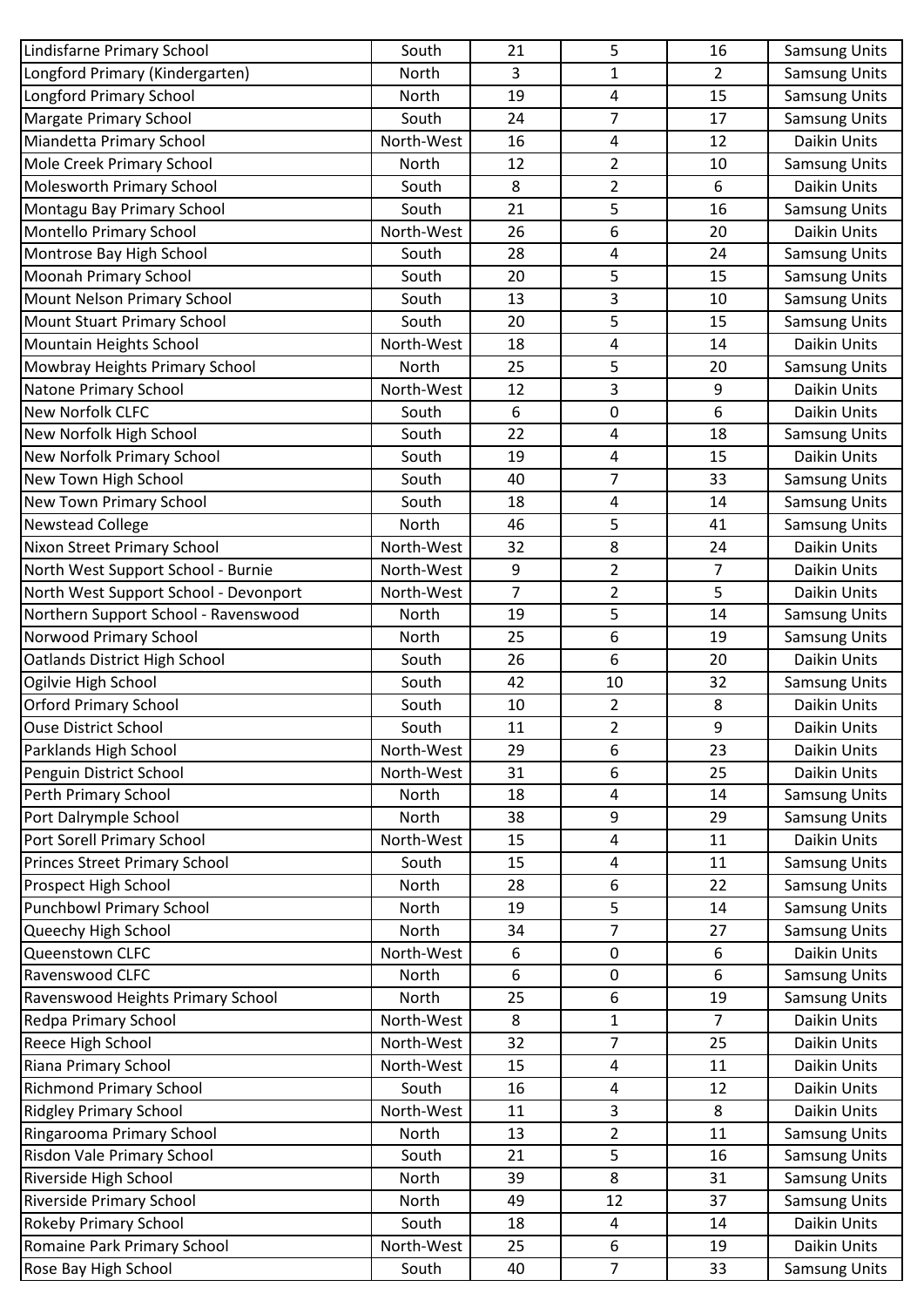| Rosetta Primary School<br>16<br>South<br>26<br>10<br><b>Samsung Units</b><br><b>Rosny College</b><br><b>Samsung Units</b><br>68<br>58<br>South<br>10<br>$\overline{7}$<br>Sandy Bay Infant School<br>8<br>Daikin Units<br>South<br>1<br>Sassafras Primary School<br>5<br>North-West<br>$\mathbf{1}$<br>4<br>Daikin Units<br>Scottsdale High School<br>5<br>24<br>19<br><b>Samsung Units</b><br>North<br>5<br>Scottsdale Primary School<br>North<br>19<br><b>Samsung Units</b><br>14<br>Sheffield School<br>Daikin Units<br>North-West<br>8<br>31<br>23<br>9<br>Sheffield School - Railton Campus<br>North-West<br>10<br>1<br>Daikin Units<br>6<br>Smithton High School<br>North-West<br>29<br>23<br>Daikin Units<br><b>Smithton Primary School</b><br>22<br>5<br>17<br>North-West<br>Daikin Units<br><b>Snug Primary School</b><br>6<br>24<br>18<br>South<br><b>Samsung Units</b><br>Somerset Primary School<br>5<br>Daikin Units<br>North-West<br>19<br>14<br>Sorell School<br>41<br>10<br>31<br><b>Samsung Units</b><br>South<br>Sorell School - Midway Point Kindergarten<br>South<br>$\mathbf{1}$<br>$\mathbf{1}$<br>0<br>Daikin Units<br>6<br>4<br>South Arm Primary School<br>$\overline{2}$<br>Daikin Units<br>South<br>3<br>South George Town Primary School<br>North<br>14<br>11<br><b>Samsung Units</b><br>South Hobart Primary School<br>5<br>17<br><b>Daikin Units</b><br>South<br>22<br>$\pmb{0}$<br>4<br>Southern Central Trade Training Centre<br>$\overline{4}$<br>Daikin Units<br>South<br>Southern Support School<br>5<br>South<br>19<br>14<br>Daikin Units<br><b>Sprent Primary School</b><br>3<br>North-West<br>10<br>Daikin Units<br>13<br>6<br><b>Spreyton Primary School</b><br>Daikin Units<br>North-West<br>26<br>20<br>Springfield Gardens Primary School<br>South<br>15<br>4<br>11<br><b>Samsung Units</b><br>St Helens Child & Family Centre<br>3<br>1<br>$\overline{2}$<br><b>Samsung Units</b><br>North<br>St Helens District High School<br>26<br>16<br><b>Samsung Units</b><br>North<br>10<br>St Leonards Primary School<br>18<br>4<br><b>Samsung Units</b><br>North<br>14<br><b>St Marys District School</b><br>5<br><b>Samsung Units</b><br>North<br>32<br>27<br>St Marys District School - Fingal Campus<br>0<br><b>Samsung Units</b><br>North<br>1<br>1<br><b>Stanley Primary School</b><br>5<br>Daikin Units<br>North-West<br>6<br>1<br><b>Strahan Primary School</b><br>6<br>8<br>Daikin Units<br>North-West<br>2<br>6<br>Summerdale Primary School<br>25<br>19<br><b>Samsung Units</b><br>North<br>Swansea Primary School<br>South<br>11<br>10<br>Daikin Units<br>1<br><b>Table Cape Primary School</b><br>North-West<br>6<br>Daikin Units<br>25<br>19<br>Taroona High School<br>South<br>63<br>9<br>54<br><b>Samsung Units</b><br>5<br><b>Taroona Primary School</b><br>South<br>22<br>17<br><b>Samsung Units</b><br><b>Tasman District School</b><br>3<br>South<br>Daikin Units<br>16<br>13<br>5<br>Tasmanian Eschool - North<br>North<br>4<br>1<br><b>Samsung Units</b><br>$\overline{7}$<br>$\overline{7}$<br>Daikin Units<br>Tier 4 Burnie - 108 Bird Street Montello (Burnie M<br>North-West<br>$\pmb{0}$<br>$\overline{7}$<br>$\overline{7}$<br>Tier 4 Devonport - 35-37 Wenvoe Street Devonpo<br>North-West<br>Daikin Units<br>$\pmb{0}$<br>Tier 4 Hobart - 2c Cooper Street Glenorchy - Edzor<br>$\overline{7}$<br>$\overline{7}$<br>South<br>$\pmb{0}$<br>Daikin Units<br>Tier 4 Launceston - 200 Invermay Road Invermay .<br>$\overline{7}$<br>North<br>$\overline{7}$<br><b>Samsung Units</b><br>$\mathbf 0$<br>7<br>21<br><b>Trevallyn Primary School</b><br>North<br>28<br><b>Samsung Units</b><br>Daikin Units<br>Triabunna District School<br>South<br>3<br>9<br>12<br>20<br><b>Ulverstone Primary School</b><br>North-West<br>26<br>6<br>Daikin Units<br><b>Ulverstone Secondary College</b><br>5<br>North-West<br>37<br>32<br>Daikin Units<br>Waimea Heights Primary School<br>5<br>South<br>16<br><b>Samsung Units</b><br>21<br><b>Warrane Primary School</b><br>3<br>South<br>19<br>16<br><b>Samsung Units</b><br><b>Waverley Primary School</b><br><b>Samsung Units</b><br>North<br>17<br>4<br>13<br>Wayraparattee CLFC (Geeveston)<br>6<br>6<br>Daikin Units<br>South<br>0<br>5<br>17<br>West Launceston Primary School<br>North<br>22<br><b>Samsung Units</b><br>Daikin Units<br>West Ulverstone Primary School<br>North-West<br>18<br>4<br>14<br>$\overline{2}$<br>8<br><b>Westbury Primary School</b><br>10<br><b>Samsung Units</b><br>North<br>5<br><b>Westerway Primary School</b><br>Daikin Units<br>South<br>6<br>$\mathbf{1}$<br><b>Wilmot Primary School</b><br>7<br>6<br>North-West<br>Daikin Units<br>1 | Rosebery District School         | North-West | 17 | 4 | 13 | Daikin Units |
|---------------------------------------------------------------------------------------------------------------------------------------------------------------------------------------------------------------------------------------------------------------------------------------------------------------------------------------------------------------------------------------------------------------------------------------------------------------------------------------------------------------------------------------------------------------------------------------------------------------------------------------------------------------------------------------------------------------------------------------------------------------------------------------------------------------------------------------------------------------------------------------------------------------------------------------------------------------------------------------------------------------------------------------------------------------------------------------------------------------------------------------------------------------------------------------------------------------------------------------------------------------------------------------------------------------------------------------------------------------------------------------------------------------------------------------------------------------------------------------------------------------------------------------------------------------------------------------------------------------------------------------------------------------------------------------------------------------------------------------------------------------------------------------------------------------------------------------------------------------------------------------------------------------------------------------------------------------------------------------------------------------------------------------------------------------------------------------------------------------------------------------------------------------------------------------------------------------------------------------------------------------------------------------------------------------------------------------------------------------------------------------------------------------------------------------------------------------------------------------------------------------------------------------------------------------------------------------------------------------------------------------------------------------------------------------------------------------------------------------------------------------------------------------------------------------------------------------------------------------------------------------------------------------------------------------------------------------------------------------------------------------------------------------------------------------------------------------------------------------------------------------------------------------------------------------------------------------------------------------------------------------------------------------------------------------------------------------------------------------------------------------------------------------------------------------------------------------------------------------------------------------------------------------------------------------------------------------------------------------------------------------------------------------------------------------------------------------------------------------------------------------------------------------------------------------------------------------------------------------------------------------------------------------------------------------------------------------------------------------------------------------------------------------------------------------------------------------------------------------------------------------------------------------------------------------------------------------------------------------------------------------------------------------------------------------------------------------------------------------------------------------------------------------------------------------------------------------------------------------------------------------------------------------------------------------------------------------------------------------------------------------------------------------------------------|----------------------------------|------------|----|---|----|--------------|
|                                                                                                                                                                                                                                                                                                                                                                                                                                                                                                                                                                                                                                                                                                                                                                                                                                                                                                                                                                                                                                                                                                                                                                                                                                                                                                                                                                                                                                                                                                                                                                                                                                                                                                                                                                                                                                                                                                                                                                                                                                                                                                                                                                                                                                                                                                                                                                                                                                                                                                                                                                                                                                                                                                                                                                                                                                                                                                                                                                                                                                                                                                                                                                                                                                                                                                                                                                                                                                                                                                                                                                                                                                                                                                                                                                                                                                                                                                                                                                                                                                                                                                                                                                                                                                                                                                                                                                                                                                                                                                                                                                                                                                                                                 |                                  |            |    |   |    |              |
|                                                                                                                                                                                                                                                                                                                                                                                                                                                                                                                                                                                                                                                                                                                                                                                                                                                                                                                                                                                                                                                                                                                                                                                                                                                                                                                                                                                                                                                                                                                                                                                                                                                                                                                                                                                                                                                                                                                                                                                                                                                                                                                                                                                                                                                                                                                                                                                                                                                                                                                                                                                                                                                                                                                                                                                                                                                                                                                                                                                                                                                                                                                                                                                                                                                                                                                                                                                                                                                                                                                                                                                                                                                                                                                                                                                                                                                                                                                                                                                                                                                                                                                                                                                                                                                                                                                                                                                                                                                                                                                                                                                                                                                                                 |                                  |            |    |   |    |              |
|                                                                                                                                                                                                                                                                                                                                                                                                                                                                                                                                                                                                                                                                                                                                                                                                                                                                                                                                                                                                                                                                                                                                                                                                                                                                                                                                                                                                                                                                                                                                                                                                                                                                                                                                                                                                                                                                                                                                                                                                                                                                                                                                                                                                                                                                                                                                                                                                                                                                                                                                                                                                                                                                                                                                                                                                                                                                                                                                                                                                                                                                                                                                                                                                                                                                                                                                                                                                                                                                                                                                                                                                                                                                                                                                                                                                                                                                                                                                                                                                                                                                                                                                                                                                                                                                                                                                                                                                                                                                                                                                                                                                                                                                                 |                                  |            |    |   |    |              |
|                                                                                                                                                                                                                                                                                                                                                                                                                                                                                                                                                                                                                                                                                                                                                                                                                                                                                                                                                                                                                                                                                                                                                                                                                                                                                                                                                                                                                                                                                                                                                                                                                                                                                                                                                                                                                                                                                                                                                                                                                                                                                                                                                                                                                                                                                                                                                                                                                                                                                                                                                                                                                                                                                                                                                                                                                                                                                                                                                                                                                                                                                                                                                                                                                                                                                                                                                                                                                                                                                                                                                                                                                                                                                                                                                                                                                                                                                                                                                                                                                                                                                                                                                                                                                                                                                                                                                                                                                                                                                                                                                                                                                                                                                 |                                  |            |    |   |    |              |
|                                                                                                                                                                                                                                                                                                                                                                                                                                                                                                                                                                                                                                                                                                                                                                                                                                                                                                                                                                                                                                                                                                                                                                                                                                                                                                                                                                                                                                                                                                                                                                                                                                                                                                                                                                                                                                                                                                                                                                                                                                                                                                                                                                                                                                                                                                                                                                                                                                                                                                                                                                                                                                                                                                                                                                                                                                                                                                                                                                                                                                                                                                                                                                                                                                                                                                                                                                                                                                                                                                                                                                                                                                                                                                                                                                                                                                                                                                                                                                                                                                                                                                                                                                                                                                                                                                                                                                                                                                                                                                                                                                                                                                                                                 |                                  |            |    |   |    |              |
|                                                                                                                                                                                                                                                                                                                                                                                                                                                                                                                                                                                                                                                                                                                                                                                                                                                                                                                                                                                                                                                                                                                                                                                                                                                                                                                                                                                                                                                                                                                                                                                                                                                                                                                                                                                                                                                                                                                                                                                                                                                                                                                                                                                                                                                                                                                                                                                                                                                                                                                                                                                                                                                                                                                                                                                                                                                                                                                                                                                                                                                                                                                                                                                                                                                                                                                                                                                                                                                                                                                                                                                                                                                                                                                                                                                                                                                                                                                                                                                                                                                                                                                                                                                                                                                                                                                                                                                                                                                                                                                                                                                                                                                                                 |                                  |            |    |   |    |              |
|                                                                                                                                                                                                                                                                                                                                                                                                                                                                                                                                                                                                                                                                                                                                                                                                                                                                                                                                                                                                                                                                                                                                                                                                                                                                                                                                                                                                                                                                                                                                                                                                                                                                                                                                                                                                                                                                                                                                                                                                                                                                                                                                                                                                                                                                                                                                                                                                                                                                                                                                                                                                                                                                                                                                                                                                                                                                                                                                                                                                                                                                                                                                                                                                                                                                                                                                                                                                                                                                                                                                                                                                                                                                                                                                                                                                                                                                                                                                                                                                                                                                                                                                                                                                                                                                                                                                                                                                                                                                                                                                                                                                                                                                                 |                                  |            |    |   |    |              |
|                                                                                                                                                                                                                                                                                                                                                                                                                                                                                                                                                                                                                                                                                                                                                                                                                                                                                                                                                                                                                                                                                                                                                                                                                                                                                                                                                                                                                                                                                                                                                                                                                                                                                                                                                                                                                                                                                                                                                                                                                                                                                                                                                                                                                                                                                                                                                                                                                                                                                                                                                                                                                                                                                                                                                                                                                                                                                                                                                                                                                                                                                                                                                                                                                                                                                                                                                                                                                                                                                                                                                                                                                                                                                                                                                                                                                                                                                                                                                                                                                                                                                                                                                                                                                                                                                                                                                                                                                                                                                                                                                                                                                                                                                 |                                  |            |    |   |    |              |
|                                                                                                                                                                                                                                                                                                                                                                                                                                                                                                                                                                                                                                                                                                                                                                                                                                                                                                                                                                                                                                                                                                                                                                                                                                                                                                                                                                                                                                                                                                                                                                                                                                                                                                                                                                                                                                                                                                                                                                                                                                                                                                                                                                                                                                                                                                                                                                                                                                                                                                                                                                                                                                                                                                                                                                                                                                                                                                                                                                                                                                                                                                                                                                                                                                                                                                                                                                                                                                                                                                                                                                                                                                                                                                                                                                                                                                                                                                                                                                                                                                                                                                                                                                                                                                                                                                                                                                                                                                                                                                                                                                                                                                                                                 |                                  |            |    |   |    |              |
|                                                                                                                                                                                                                                                                                                                                                                                                                                                                                                                                                                                                                                                                                                                                                                                                                                                                                                                                                                                                                                                                                                                                                                                                                                                                                                                                                                                                                                                                                                                                                                                                                                                                                                                                                                                                                                                                                                                                                                                                                                                                                                                                                                                                                                                                                                                                                                                                                                                                                                                                                                                                                                                                                                                                                                                                                                                                                                                                                                                                                                                                                                                                                                                                                                                                                                                                                                                                                                                                                                                                                                                                                                                                                                                                                                                                                                                                                                                                                                                                                                                                                                                                                                                                                                                                                                                                                                                                                                                                                                                                                                                                                                                                                 |                                  |            |    |   |    |              |
|                                                                                                                                                                                                                                                                                                                                                                                                                                                                                                                                                                                                                                                                                                                                                                                                                                                                                                                                                                                                                                                                                                                                                                                                                                                                                                                                                                                                                                                                                                                                                                                                                                                                                                                                                                                                                                                                                                                                                                                                                                                                                                                                                                                                                                                                                                                                                                                                                                                                                                                                                                                                                                                                                                                                                                                                                                                                                                                                                                                                                                                                                                                                                                                                                                                                                                                                                                                                                                                                                                                                                                                                                                                                                                                                                                                                                                                                                                                                                                                                                                                                                                                                                                                                                                                                                                                                                                                                                                                                                                                                                                                                                                                                                 |                                  |            |    |   |    |              |
|                                                                                                                                                                                                                                                                                                                                                                                                                                                                                                                                                                                                                                                                                                                                                                                                                                                                                                                                                                                                                                                                                                                                                                                                                                                                                                                                                                                                                                                                                                                                                                                                                                                                                                                                                                                                                                                                                                                                                                                                                                                                                                                                                                                                                                                                                                                                                                                                                                                                                                                                                                                                                                                                                                                                                                                                                                                                                                                                                                                                                                                                                                                                                                                                                                                                                                                                                                                                                                                                                                                                                                                                                                                                                                                                                                                                                                                                                                                                                                                                                                                                                                                                                                                                                                                                                                                                                                                                                                                                                                                                                                                                                                                                                 |                                  |            |    |   |    |              |
|                                                                                                                                                                                                                                                                                                                                                                                                                                                                                                                                                                                                                                                                                                                                                                                                                                                                                                                                                                                                                                                                                                                                                                                                                                                                                                                                                                                                                                                                                                                                                                                                                                                                                                                                                                                                                                                                                                                                                                                                                                                                                                                                                                                                                                                                                                                                                                                                                                                                                                                                                                                                                                                                                                                                                                                                                                                                                                                                                                                                                                                                                                                                                                                                                                                                                                                                                                                                                                                                                                                                                                                                                                                                                                                                                                                                                                                                                                                                                                                                                                                                                                                                                                                                                                                                                                                                                                                                                                                                                                                                                                                                                                                                                 |                                  |            |    |   |    |              |
|                                                                                                                                                                                                                                                                                                                                                                                                                                                                                                                                                                                                                                                                                                                                                                                                                                                                                                                                                                                                                                                                                                                                                                                                                                                                                                                                                                                                                                                                                                                                                                                                                                                                                                                                                                                                                                                                                                                                                                                                                                                                                                                                                                                                                                                                                                                                                                                                                                                                                                                                                                                                                                                                                                                                                                                                                                                                                                                                                                                                                                                                                                                                                                                                                                                                                                                                                                                                                                                                                                                                                                                                                                                                                                                                                                                                                                                                                                                                                                                                                                                                                                                                                                                                                                                                                                                                                                                                                                                                                                                                                                                                                                                                                 |                                  |            |    |   |    |              |
|                                                                                                                                                                                                                                                                                                                                                                                                                                                                                                                                                                                                                                                                                                                                                                                                                                                                                                                                                                                                                                                                                                                                                                                                                                                                                                                                                                                                                                                                                                                                                                                                                                                                                                                                                                                                                                                                                                                                                                                                                                                                                                                                                                                                                                                                                                                                                                                                                                                                                                                                                                                                                                                                                                                                                                                                                                                                                                                                                                                                                                                                                                                                                                                                                                                                                                                                                                                                                                                                                                                                                                                                                                                                                                                                                                                                                                                                                                                                                                                                                                                                                                                                                                                                                                                                                                                                                                                                                                                                                                                                                                                                                                                                                 |                                  |            |    |   |    |              |
|                                                                                                                                                                                                                                                                                                                                                                                                                                                                                                                                                                                                                                                                                                                                                                                                                                                                                                                                                                                                                                                                                                                                                                                                                                                                                                                                                                                                                                                                                                                                                                                                                                                                                                                                                                                                                                                                                                                                                                                                                                                                                                                                                                                                                                                                                                                                                                                                                                                                                                                                                                                                                                                                                                                                                                                                                                                                                                                                                                                                                                                                                                                                                                                                                                                                                                                                                                                                                                                                                                                                                                                                                                                                                                                                                                                                                                                                                                                                                                                                                                                                                                                                                                                                                                                                                                                                                                                                                                                                                                                                                                                                                                                                                 |                                  |            |    |   |    |              |
|                                                                                                                                                                                                                                                                                                                                                                                                                                                                                                                                                                                                                                                                                                                                                                                                                                                                                                                                                                                                                                                                                                                                                                                                                                                                                                                                                                                                                                                                                                                                                                                                                                                                                                                                                                                                                                                                                                                                                                                                                                                                                                                                                                                                                                                                                                                                                                                                                                                                                                                                                                                                                                                                                                                                                                                                                                                                                                                                                                                                                                                                                                                                                                                                                                                                                                                                                                                                                                                                                                                                                                                                                                                                                                                                                                                                                                                                                                                                                                                                                                                                                                                                                                                                                                                                                                                                                                                                                                                                                                                                                                                                                                                                                 |                                  |            |    |   |    |              |
|                                                                                                                                                                                                                                                                                                                                                                                                                                                                                                                                                                                                                                                                                                                                                                                                                                                                                                                                                                                                                                                                                                                                                                                                                                                                                                                                                                                                                                                                                                                                                                                                                                                                                                                                                                                                                                                                                                                                                                                                                                                                                                                                                                                                                                                                                                                                                                                                                                                                                                                                                                                                                                                                                                                                                                                                                                                                                                                                                                                                                                                                                                                                                                                                                                                                                                                                                                                                                                                                                                                                                                                                                                                                                                                                                                                                                                                                                                                                                                                                                                                                                                                                                                                                                                                                                                                                                                                                                                                                                                                                                                                                                                                                                 |                                  |            |    |   |    |              |
|                                                                                                                                                                                                                                                                                                                                                                                                                                                                                                                                                                                                                                                                                                                                                                                                                                                                                                                                                                                                                                                                                                                                                                                                                                                                                                                                                                                                                                                                                                                                                                                                                                                                                                                                                                                                                                                                                                                                                                                                                                                                                                                                                                                                                                                                                                                                                                                                                                                                                                                                                                                                                                                                                                                                                                                                                                                                                                                                                                                                                                                                                                                                                                                                                                                                                                                                                                                                                                                                                                                                                                                                                                                                                                                                                                                                                                                                                                                                                                                                                                                                                                                                                                                                                                                                                                                                                                                                                                                                                                                                                                                                                                                                                 |                                  |            |    |   |    |              |
|                                                                                                                                                                                                                                                                                                                                                                                                                                                                                                                                                                                                                                                                                                                                                                                                                                                                                                                                                                                                                                                                                                                                                                                                                                                                                                                                                                                                                                                                                                                                                                                                                                                                                                                                                                                                                                                                                                                                                                                                                                                                                                                                                                                                                                                                                                                                                                                                                                                                                                                                                                                                                                                                                                                                                                                                                                                                                                                                                                                                                                                                                                                                                                                                                                                                                                                                                                                                                                                                                                                                                                                                                                                                                                                                                                                                                                                                                                                                                                                                                                                                                                                                                                                                                                                                                                                                                                                                                                                                                                                                                                                                                                                                                 |                                  |            |    |   |    |              |
|                                                                                                                                                                                                                                                                                                                                                                                                                                                                                                                                                                                                                                                                                                                                                                                                                                                                                                                                                                                                                                                                                                                                                                                                                                                                                                                                                                                                                                                                                                                                                                                                                                                                                                                                                                                                                                                                                                                                                                                                                                                                                                                                                                                                                                                                                                                                                                                                                                                                                                                                                                                                                                                                                                                                                                                                                                                                                                                                                                                                                                                                                                                                                                                                                                                                                                                                                                                                                                                                                                                                                                                                                                                                                                                                                                                                                                                                                                                                                                                                                                                                                                                                                                                                                                                                                                                                                                                                                                                                                                                                                                                                                                                                                 |                                  |            |    |   |    |              |
|                                                                                                                                                                                                                                                                                                                                                                                                                                                                                                                                                                                                                                                                                                                                                                                                                                                                                                                                                                                                                                                                                                                                                                                                                                                                                                                                                                                                                                                                                                                                                                                                                                                                                                                                                                                                                                                                                                                                                                                                                                                                                                                                                                                                                                                                                                                                                                                                                                                                                                                                                                                                                                                                                                                                                                                                                                                                                                                                                                                                                                                                                                                                                                                                                                                                                                                                                                                                                                                                                                                                                                                                                                                                                                                                                                                                                                                                                                                                                                                                                                                                                                                                                                                                                                                                                                                                                                                                                                                                                                                                                                                                                                                                                 |                                  |            |    |   |    |              |
|                                                                                                                                                                                                                                                                                                                                                                                                                                                                                                                                                                                                                                                                                                                                                                                                                                                                                                                                                                                                                                                                                                                                                                                                                                                                                                                                                                                                                                                                                                                                                                                                                                                                                                                                                                                                                                                                                                                                                                                                                                                                                                                                                                                                                                                                                                                                                                                                                                                                                                                                                                                                                                                                                                                                                                                                                                                                                                                                                                                                                                                                                                                                                                                                                                                                                                                                                                                                                                                                                                                                                                                                                                                                                                                                                                                                                                                                                                                                                                                                                                                                                                                                                                                                                                                                                                                                                                                                                                                                                                                                                                                                                                                                                 |                                  |            |    |   |    |              |
|                                                                                                                                                                                                                                                                                                                                                                                                                                                                                                                                                                                                                                                                                                                                                                                                                                                                                                                                                                                                                                                                                                                                                                                                                                                                                                                                                                                                                                                                                                                                                                                                                                                                                                                                                                                                                                                                                                                                                                                                                                                                                                                                                                                                                                                                                                                                                                                                                                                                                                                                                                                                                                                                                                                                                                                                                                                                                                                                                                                                                                                                                                                                                                                                                                                                                                                                                                                                                                                                                                                                                                                                                                                                                                                                                                                                                                                                                                                                                                                                                                                                                                                                                                                                                                                                                                                                                                                                                                                                                                                                                                                                                                                                                 |                                  |            |    |   |    |              |
|                                                                                                                                                                                                                                                                                                                                                                                                                                                                                                                                                                                                                                                                                                                                                                                                                                                                                                                                                                                                                                                                                                                                                                                                                                                                                                                                                                                                                                                                                                                                                                                                                                                                                                                                                                                                                                                                                                                                                                                                                                                                                                                                                                                                                                                                                                                                                                                                                                                                                                                                                                                                                                                                                                                                                                                                                                                                                                                                                                                                                                                                                                                                                                                                                                                                                                                                                                                                                                                                                                                                                                                                                                                                                                                                                                                                                                                                                                                                                                                                                                                                                                                                                                                                                                                                                                                                                                                                                                                                                                                                                                                                                                                                                 |                                  |            |    |   |    |              |
|                                                                                                                                                                                                                                                                                                                                                                                                                                                                                                                                                                                                                                                                                                                                                                                                                                                                                                                                                                                                                                                                                                                                                                                                                                                                                                                                                                                                                                                                                                                                                                                                                                                                                                                                                                                                                                                                                                                                                                                                                                                                                                                                                                                                                                                                                                                                                                                                                                                                                                                                                                                                                                                                                                                                                                                                                                                                                                                                                                                                                                                                                                                                                                                                                                                                                                                                                                                                                                                                                                                                                                                                                                                                                                                                                                                                                                                                                                                                                                                                                                                                                                                                                                                                                                                                                                                                                                                                                                                                                                                                                                                                                                                                                 |                                  |            |    |   |    |              |
|                                                                                                                                                                                                                                                                                                                                                                                                                                                                                                                                                                                                                                                                                                                                                                                                                                                                                                                                                                                                                                                                                                                                                                                                                                                                                                                                                                                                                                                                                                                                                                                                                                                                                                                                                                                                                                                                                                                                                                                                                                                                                                                                                                                                                                                                                                                                                                                                                                                                                                                                                                                                                                                                                                                                                                                                                                                                                                                                                                                                                                                                                                                                                                                                                                                                                                                                                                                                                                                                                                                                                                                                                                                                                                                                                                                                                                                                                                                                                                                                                                                                                                                                                                                                                                                                                                                                                                                                                                                                                                                                                                                                                                                                                 |                                  |            |    |   |    |              |
|                                                                                                                                                                                                                                                                                                                                                                                                                                                                                                                                                                                                                                                                                                                                                                                                                                                                                                                                                                                                                                                                                                                                                                                                                                                                                                                                                                                                                                                                                                                                                                                                                                                                                                                                                                                                                                                                                                                                                                                                                                                                                                                                                                                                                                                                                                                                                                                                                                                                                                                                                                                                                                                                                                                                                                                                                                                                                                                                                                                                                                                                                                                                                                                                                                                                                                                                                                                                                                                                                                                                                                                                                                                                                                                                                                                                                                                                                                                                                                                                                                                                                                                                                                                                                                                                                                                                                                                                                                                                                                                                                                                                                                                                                 |                                  |            |    |   |    |              |
|                                                                                                                                                                                                                                                                                                                                                                                                                                                                                                                                                                                                                                                                                                                                                                                                                                                                                                                                                                                                                                                                                                                                                                                                                                                                                                                                                                                                                                                                                                                                                                                                                                                                                                                                                                                                                                                                                                                                                                                                                                                                                                                                                                                                                                                                                                                                                                                                                                                                                                                                                                                                                                                                                                                                                                                                                                                                                                                                                                                                                                                                                                                                                                                                                                                                                                                                                                                                                                                                                                                                                                                                                                                                                                                                                                                                                                                                                                                                                                                                                                                                                                                                                                                                                                                                                                                                                                                                                                                                                                                                                                                                                                                                                 |                                  |            |    |   |    |              |
|                                                                                                                                                                                                                                                                                                                                                                                                                                                                                                                                                                                                                                                                                                                                                                                                                                                                                                                                                                                                                                                                                                                                                                                                                                                                                                                                                                                                                                                                                                                                                                                                                                                                                                                                                                                                                                                                                                                                                                                                                                                                                                                                                                                                                                                                                                                                                                                                                                                                                                                                                                                                                                                                                                                                                                                                                                                                                                                                                                                                                                                                                                                                                                                                                                                                                                                                                                                                                                                                                                                                                                                                                                                                                                                                                                                                                                                                                                                                                                                                                                                                                                                                                                                                                                                                                                                                                                                                                                                                                                                                                                                                                                                                                 |                                  |            |    |   |    |              |
|                                                                                                                                                                                                                                                                                                                                                                                                                                                                                                                                                                                                                                                                                                                                                                                                                                                                                                                                                                                                                                                                                                                                                                                                                                                                                                                                                                                                                                                                                                                                                                                                                                                                                                                                                                                                                                                                                                                                                                                                                                                                                                                                                                                                                                                                                                                                                                                                                                                                                                                                                                                                                                                                                                                                                                                                                                                                                                                                                                                                                                                                                                                                                                                                                                                                                                                                                                                                                                                                                                                                                                                                                                                                                                                                                                                                                                                                                                                                                                                                                                                                                                                                                                                                                                                                                                                                                                                                                                                                                                                                                                                                                                                                                 |                                  |            |    |   |    |              |
|                                                                                                                                                                                                                                                                                                                                                                                                                                                                                                                                                                                                                                                                                                                                                                                                                                                                                                                                                                                                                                                                                                                                                                                                                                                                                                                                                                                                                                                                                                                                                                                                                                                                                                                                                                                                                                                                                                                                                                                                                                                                                                                                                                                                                                                                                                                                                                                                                                                                                                                                                                                                                                                                                                                                                                                                                                                                                                                                                                                                                                                                                                                                                                                                                                                                                                                                                                                                                                                                                                                                                                                                                                                                                                                                                                                                                                                                                                                                                                                                                                                                                                                                                                                                                                                                                                                                                                                                                                                                                                                                                                                                                                                                                 |                                  |            |    |   |    |              |
|                                                                                                                                                                                                                                                                                                                                                                                                                                                                                                                                                                                                                                                                                                                                                                                                                                                                                                                                                                                                                                                                                                                                                                                                                                                                                                                                                                                                                                                                                                                                                                                                                                                                                                                                                                                                                                                                                                                                                                                                                                                                                                                                                                                                                                                                                                                                                                                                                                                                                                                                                                                                                                                                                                                                                                                                                                                                                                                                                                                                                                                                                                                                                                                                                                                                                                                                                                                                                                                                                                                                                                                                                                                                                                                                                                                                                                                                                                                                                                                                                                                                                                                                                                                                                                                                                                                                                                                                                                                                                                                                                                                                                                                                                 |                                  |            |    |   |    |              |
|                                                                                                                                                                                                                                                                                                                                                                                                                                                                                                                                                                                                                                                                                                                                                                                                                                                                                                                                                                                                                                                                                                                                                                                                                                                                                                                                                                                                                                                                                                                                                                                                                                                                                                                                                                                                                                                                                                                                                                                                                                                                                                                                                                                                                                                                                                                                                                                                                                                                                                                                                                                                                                                                                                                                                                                                                                                                                                                                                                                                                                                                                                                                                                                                                                                                                                                                                                                                                                                                                                                                                                                                                                                                                                                                                                                                                                                                                                                                                                                                                                                                                                                                                                                                                                                                                                                                                                                                                                                                                                                                                                                                                                                                                 |                                  |            |    |   |    |              |
|                                                                                                                                                                                                                                                                                                                                                                                                                                                                                                                                                                                                                                                                                                                                                                                                                                                                                                                                                                                                                                                                                                                                                                                                                                                                                                                                                                                                                                                                                                                                                                                                                                                                                                                                                                                                                                                                                                                                                                                                                                                                                                                                                                                                                                                                                                                                                                                                                                                                                                                                                                                                                                                                                                                                                                                                                                                                                                                                                                                                                                                                                                                                                                                                                                                                                                                                                                                                                                                                                                                                                                                                                                                                                                                                                                                                                                                                                                                                                                                                                                                                                                                                                                                                                                                                                                                                                                                                                                                                                                                                                                                                                                                                                 |                                  |            |    |   |    |              |
|                                                                                                                                                                                                                                                                                                                                                                                                                                                                                                                                                                                                                                                                                                                                                                                                                                                                                                                                                                                                                                                                                                                                                                                                                                                                                                                                                                                                                                                                                                                                                                                                                                                                                                                                                                                                                                                                                                                                                                                                                                                                                                                                                                                                                                                                                                                                                                                                                                                                                                                                                                                                                                                                                                                                                                                                                                                                                                                                                                                                                                                                                                                                                                                                                                                                                                                                                                                                                                                                                                                                                                                                                                                                                                                                                                                                                                                                                                                                                                                                                                                                                                                                                                                                                                                                                                                                                                                                                                                                                                                                                                                                                                                                                 |                                  |            |    |   |    |              |
|                                                                                                                                                                                                                                                                                                                                                                                                                                                                                                                                                                                                                                                                                                                                                                                                                                                                                                                                                                                                                                                                                                                                                                                                                                                                                                                                                                                                                                                                                                                                                                                                                                                                                                                                                                                                                                                                                                                                                                                                                                                                                                                                                                                                                                                                                                                                                                                                                                                                                                                                                                                                                                                                                                                                                                                                                                                                                                                                                                                                                                                                                                                                                                                                                                                                                                                                                                                                                                                                                                                                                                                                                                                                                                                                                                                                                                                                                                                                                                                                                                                                                                                                                                                                                                                                                                                                                                                                                                                                                                                                                                                                                                                                                 |                                  |            |    |   |    |              |
|                                                                                                                                                                                                                                                                                                                                                                                                                                                                                                                                                                                                                                                                                                                                                                                                                                                                                                                                                                                                                                                                                                                                                                                                                                                                                                                                                                                                                                                                                                                                                                                                                                                                                                                                                                                                                                                                                                                                                                                                                                                                                                                                                                                                                                                                                                                                                                                                                                                                                                                                                                                                                                                                                                                                                                                                                                                                                                                                                                                                                                                                                                                                                                                                                                                                                                                                                                                                                                                                                                                                                                                                                                                                                                                                                                                                                                                                                                                                                                                                                                                                                                                                                                                                                                                                                                                                                                                                                                                                                                                                                                                                                                                                                 |                                  |            |    |   |    |              |
|                                                                                                                                                                                                                                                                                                                                                                                                                                                                                                                                                                                                                                                                                                                                                                                                                                                                                                                                                                                                                                                                                                                                                                                                                                                                                                                                                                                                                                                                                                                                                                                                                                                                                                                                                                                                                                                                                                                                                                                                                                                                                                                                                                                                                                                                                                                                                                                                                                                                                                                                                                                                                                                                                                                                                                                                                                                                                                                                                                                                                                                                                                                                                                                                                                                                                                                                                                                                                                                                                                                                                                                                                                                                                                                                                                                                                                                                                                                                                                                                                                                                                                                                                                                                                                                                                                                                                                                                                                                                                                                                                                                                                                                                                 |                                  |            |    |   |    |              |
|                                                                                                                                                                                                                                                                                                                                                                                                                                                                                                                                                                                                                                                                                                                                                                                                                                                                                                                                                                                                                                                                                                                                                                                                                                                                                                                                                                                                                                                                                                                                                                                                                                                                                                                                                                                                                                                                                                                                                                                                                                                                                                                                                                                                                                                                                                                                                                                                                                                                                                                                                                                                                                                                                                                                                                                                                                                                                                                                                                                                                                                                                                                                                                                                                                                                                                                                                                                                                                                                                                                                                                                                                                                                                                                                                                                                                                                                                                                                                                                                                                                                                                                                                                                                                                                                                                                                                                                                                                                                                                                                                                                                                                                                                 |                                  |            |    |   |    |              |
|                                                                                                                                                                                                                                                                                                                                                                                                                                                                                                                                                                                                                                                                                                                                                                                                                                                                                                                                                                                                                                                                                                                                                                                                                                                                                                                                                                                                                                                                                                                                                                                                                                                                                                                                                                                                                                                                                                                                                                                                                                                                                                                                                                                                                                                                                                                                                                                                                                                                                                                                                                                                                                                                                                                                                                                                                                                                                                                                                                                                                                                                                                                                                                                                                                                                                                                                                                                                                                                                                                                                                                                                                                                                                                                                                                                                                                                                                                                                                                                                                                                                                                                                                                                                                                                                                                                                                                                                                                                                                                                                                                                                                                                                                 |                                  |            |    |   |    |              |
|                                                                                                                                                                                                                                                                                                                                                                                                                                                                                                                                                                                                                                                                                                                                                                                                                                                                                                                                                                                                                                                                                                                                                                                                                                                                                                                                                                                                                                                                                                                                                                                                                                                                                                                                                                                                                                                                                                                                                                                                                                                                                                                                                                                                                                                                                                                                                                                                                                                                                                                                                                                                                                                                                                                                                                                                                                                                                                                                                                                                                                                                                                                                                                                                                                                                                                                                                                                                                                                                                                                                                                                                                                                                                                                                                                                                                                                                                                                                                                                                                                                                                                                                                                                                                                                                                                                                                                                                                                                                                                                                                                                                                                                                                 |                                  |            |    |   |    |              |
|                                                                                                                                                                                                                                                                                                                                                                                                                                                                                                                                                                                                                                                                                                                                                                                                                                                                                                                                                                                                                                                                                                                                                                                                                                                                                                                                                                                                                                                                                                                                                                                                                                                                                                                                                                                                                                                                                                                                                                                                                                                                                                                                                                                                                                                                                                                                                                                                                                                                                                                                                                                                                                                                                                                                                                                                                                                                                                                                                                                                                                                                                                                                                                                                                                                                                                                                                                                                                                                                                                                                                                                                                                                                                                                                                                                                                                                                                                                                                                                                                                                                                                                                                                                                                                                                                                                                                                                                                                                                                                                                                                                                                                                                                 |                                  |            |    |   |    |              |
|                                                                                                                                                                                                                                                                                                                                                                                                                                                                                                                                                                                                                                                                                                                                                                                                                                                                                                                                                                                                                                                                                                                                                                                                                                                                                                                                                                                                                                                                                                                                                                                                                                                                                                                                                                                                                                                                                                                                                                                                                                                                                                                                                                                                                                                                                                                                                                                                                                                                                                                                                                                                                                                                                                                                                                                                                                                                                                                                                                                                                                                                                                                                                                                                                                                                                                                                                                                                                                                                                                                                                                                                                                                                                                                                                                                                                                                                                                                                                                                                                                                                                                                                                                                                                                                                                                                                                                                                                                                                                                                                                                                                                                                                                 |                                  |            |    |   |    |              |
|                                                                                                                                                                                                                                                                                                                                                                                                                                                                                                                                                                                                                                                                                                                                                                                                                                                                                                                                                                                                                                                                                                                                                                                                                                                                                                                                                                                                                                                                                                                                                                                                                                                                                                                                                                                                                                                                                                                                                                                                                                                                                                                                                                                                                                                                                                                                                                                                                                                                                                                                                                                                                                                                                                                                                                                                                                                                                                                                                                                                                                                                                                                                                                                                                                                                                                                                                                                                                                                                                                                                                                                                                                                                                                                                                                                                                                                                                                                                                                                                                                                                                                                                                                                                                                                                                                                                                                                                                                                                                                                                                                                                                                                                                 |                                  |            |    |   |    |              |
|                                                                                                                                                                                                                                                                                                                                                                                                                                                                                                                                                                                                                                                                                                                                                                                                                                                                                                                                                                                                                                                                                                                                                                                                                                                                                                                                                                                                                                                                                                                                                                                                                                                                                                                                                                                                                                                                                                                                                                                                                                                                                                                                                                                                                                                                                                                                                                                                                                                                                                                                                                                                                                                                                                                                                                                                                                                                                                                                                                                                                                                                                                                                                                                                                                                                                                                                                                                                                                                                                                                                                                                                                                                                                                                                                                                                                                                                                                                                                                                                                                                                                                                                                                                                                                                                                                                                                                                                                                                                                                                                                                                                                                                                                 |                                  |            |    |   |    |              |
|                                                                                                                                                                                                                                                                                                                                                                                                                                                                                                                                                                                                                                                                                                                                                                                                                                                                                                                                                                                                                                                                                                                                                                                                                                                                                                                                                                                                                                                                                                                                                                                                                                                                                                                                                                                                                                                                                                                                                                                                                                                                                                                                                                                                                                                                                                                                                                                                                                                                                                                                                                                                                                                                                                                                                                                                                                                                                                                                                                                                                                                                                                                                                                                                                                                                                                                                                                                                                                                                                                                                                                                                                                                                                                                                                                                                                                                                                                                                                                                                                                                                                                                                                                                                                                                                                                                                                                                                                                                                                                                                                                                                                                                                                 |                                  |            |    |   |    |              |
|                                                                                                                                                                                                                                                                                                                                                                                                                                                                                                                                                                                                                                                                                                                                                                                                                                                                                                                                                                                                                                                                                                                                                                                                                                                                                                                                                                                                                                                                                                                                                                                                                                                                                                                                                                                                                                                                                                                                                                                                                                                                                                                                                                                                                                                                                                                                                                                                                                                                                                                                                                                                                                                                                                                                                                                                                                                                                                                                                                                                                                                                                                                                                                                                                                                                                                                                                                                                                                                                                                                                                                                                                                                                                                                                                                                                                                                                                                                                                                                                                                                                                                                                                                                                                                                                                                                                                                                                                                                                                                                                                                                                                                                                                 |                                  |            |    |   |    |              |
|                                                                                                                                                                                                                                                                                                                                                                                                                                                                                                                                                                                                                                                                                                                                                                                                                                                                                                                                                                                                                                                                                                                                                                                                                                                                                                                                                                                                                                                                                                                                                                                                                                                                                                                                                                                                                                                                                                                                                                                                                                                                                                                                                                                                                                                                                                                                                                                                                                                                                                                                                                                                                                                                                                                                                                                                                                                                                                                                                                                                                                                                                                                                                                                                                                                                                                                                                                                                                                                                                                                                                                                                                                                                                                                                                                                                                                                                                                                                                                                                                                                                                                                                                                                                                                                                                                                                                                                                                                                                                                                                                                                                                                                                                 |                                  |            |    |   |    |              |
|                                                                                                                                                                                                                                                                                                                                                                                                                                                                                                                                                                                                                                                                                                                                                                                                                                                                                                                                                                                                                                                                                                                                                                                                                                                                                                                                                                                                                                                                                                                                                                                                                                                                                                                                                                                                                                                                                                                                                                                                                                                                                                                                                                                                                                                                                                                                                                                                                                                                                                                                                                                                                                                                                                                                                                                                                                                                                                                                                                                                                                                                                                                                                                                                                                                                                                                                                                                                                                                                                                                                                                                                                                                                                                                                                                                                                                                                                                                                                                                                                                                                                                                                                                                                                                                                                                                                                                                                                                                                                                                                                                                                                                                                                 |                                  |            |    |   |    |              |
|                                                                                                                                                                                                                                                                                                                                                                                                                                                                                                                                                                                                                                                                                                                                                                                                                                                                                                                                                                                                                                                                                                                                                                                                                                                                                                                                                                                                                                                                                                                                                                                                                                                                                                                                                                                                                                                                                                                                                                                                                                                                                                                                                                                                                                                                                                                                                                                                                                                                                                                                                                                                                                                                                                                                                                                                                                                                                                                                                                                                                                                                                                                                                                                                                                                                                                                                                                                                                                                                                                                                                                                                                                                                                                                                                                                                                                                                                                                                                                                                                                                                                                                                                                                                                                                                                                                                                                                                                                                                                                                                                                                                                                                                                 |                                  |            |    |   |    |              |
|                                                                                                                                                                                                                                                                                                                                                                                                                                                                                                                                                                                                                                                                                                                                                                                                                                                                                                                                                                                                                                                                                                                                                                                                                                                                                                                                                                                                                                                                                                                                                                                                                                                                                                                                                                                                                                                                                                                                                                                                                                                                                                                                                                                                                                                                                                                                                                                                                                                                                                                                                                                                                                                                                                                                                                                                                                                                                                                                                                                                                                                                                                                                                                                                                                                                                                                                                                                                                                                                                                                                                                                                                                                                                                                                                                                                                                                                                                                                                                                                                                                                                                                                                                                                                                                                                                                                                                                                                                                                                                                                                                                                                                                                                 |                                  |            |    |   |    |              |
|                                                                                                                                                                                                                                                                                                                                                                                                                                                                                                                                                                                                                                                                                                                                                                                                                                                                                                                                                                                                                                                                                                                                                                                                                                                                                                                                                                                                                                                                                                                                                                                                                                                                                                                                                                                                                                                                                                                                                                                                                                                                                                                                                                                                                                                                                                                                                                                                                                                                                                                                                                                                                                                                                                                                                                                                                                                                                                                                                                                                                                                                                                                                                                                                                                                                                                                                                                                                                                                                                                                                                                                                                                                                                                                                                                                                                                                                                                                                                                                                                                                                                                                                                                                                                                                                                                                                                                                                                                                                                                                                                                                                                                                                                 |                                  |            |    |   |    |              |
|                                                                                                                                                                                                                                                                                                                                                                                                                                                                                                                                                                                                                                                                                                                                                                                                                                                                                                                                                                                                                                                                                                                                                                                                                                                                                                                                                                                                                                                                                                                                                                                                                                                                                                                                                                                                                                                                                                                                                                                                                                                                                                                                                                                                                                                                                                                                                                                                                                                                                                                                                                                                                                                                                                                                                                                                                                                                                                                                                                                                                                                                                                                                                                                                                                                                                                                                                                                                                                                                                                                                                                                                                                                                                                                                                                                                                                                                                                                                                                                                                                                                                                                                                                                                                                                                                                                                                                                                                                                                                                                                                                                                                                                                                 |                                  |            |    |   |    |              |
|                                                                                                                                                                                                                                                                                                                                                                                                                                                                                                                                                                                                                                                                                                                                                                                                                                                                                                                                                                                                                                                                                                                                                                                                                                                                                                                                                                                                                                                                                                                                                                                                                                                                                                                                                                                                                                                                                                                                                                                                                                                                                                                                                                                                                                                                                                                                                                                                                                                                                                                                                                                                                                                                                                                                                                                                                                                                                                                                                                                                                                                                                                                                                                                                                                                                                                                                                                                                                                                                                                                                                                                                                                                                                                                                                                                                                                                                                                                                                                                                                                                                                                                                                                                                                                                                                                                                                                                                                                                                                                                                                                                                                                                                                 | <b>Windermere Primary School</b> | South      | 26 | 6 | 20 | Daikin Units |